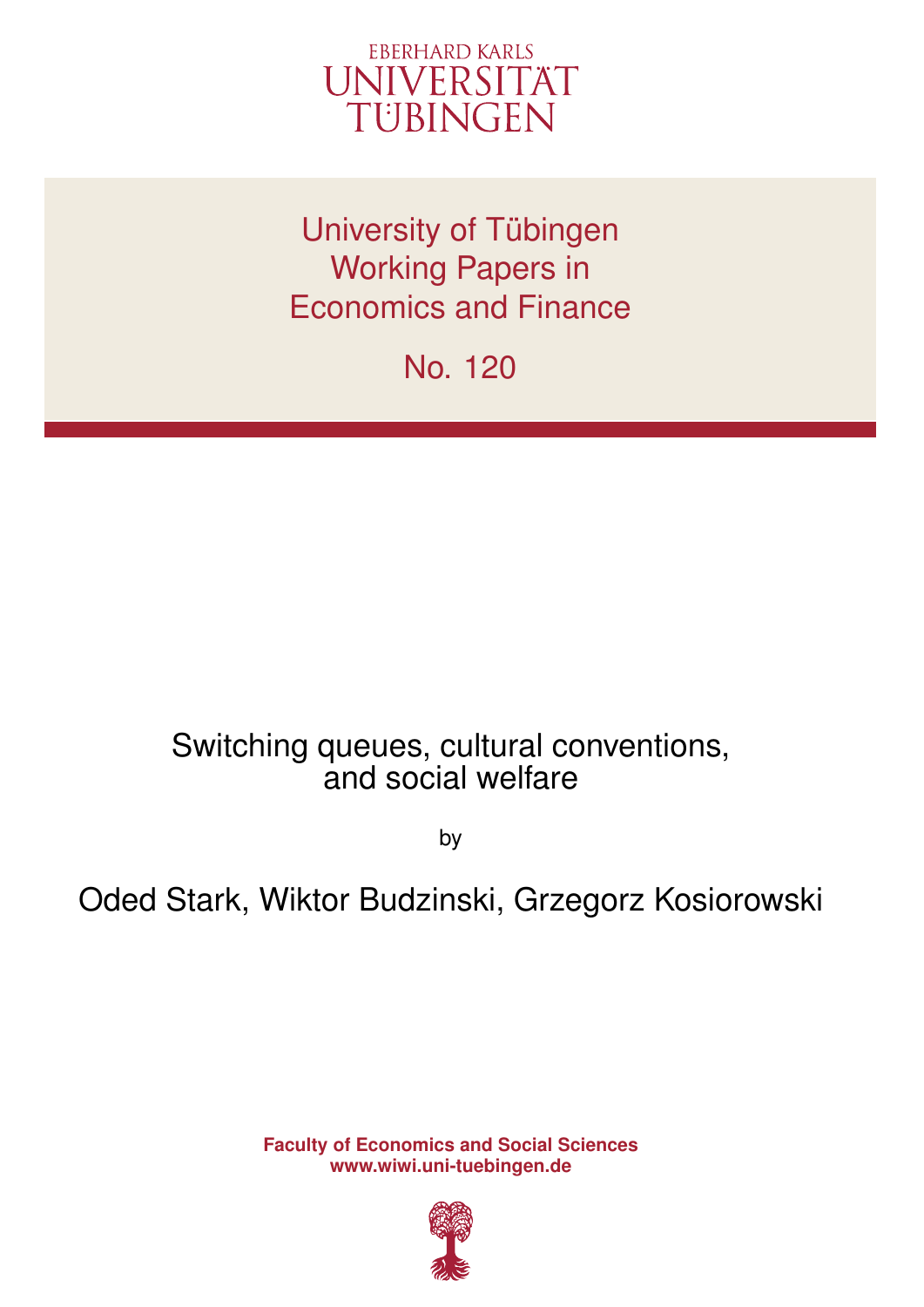# Switching queues, cultural conventions, and social welfare

by

Oded Stark Universities of Bonn and Warsaw

> Wiktor Budzinski University of Warsaw

Grzegorz Kosiorowski Cracow University of Economics

Mailing Address: Oded Stark May 2019 ZEF, University of Bonn Walter-Flex-Strasse 3 D-53113 Bonn Germany

E-mail Address: [ostark@uni-bonn.de](mailto:ostark@uni-bonn.de)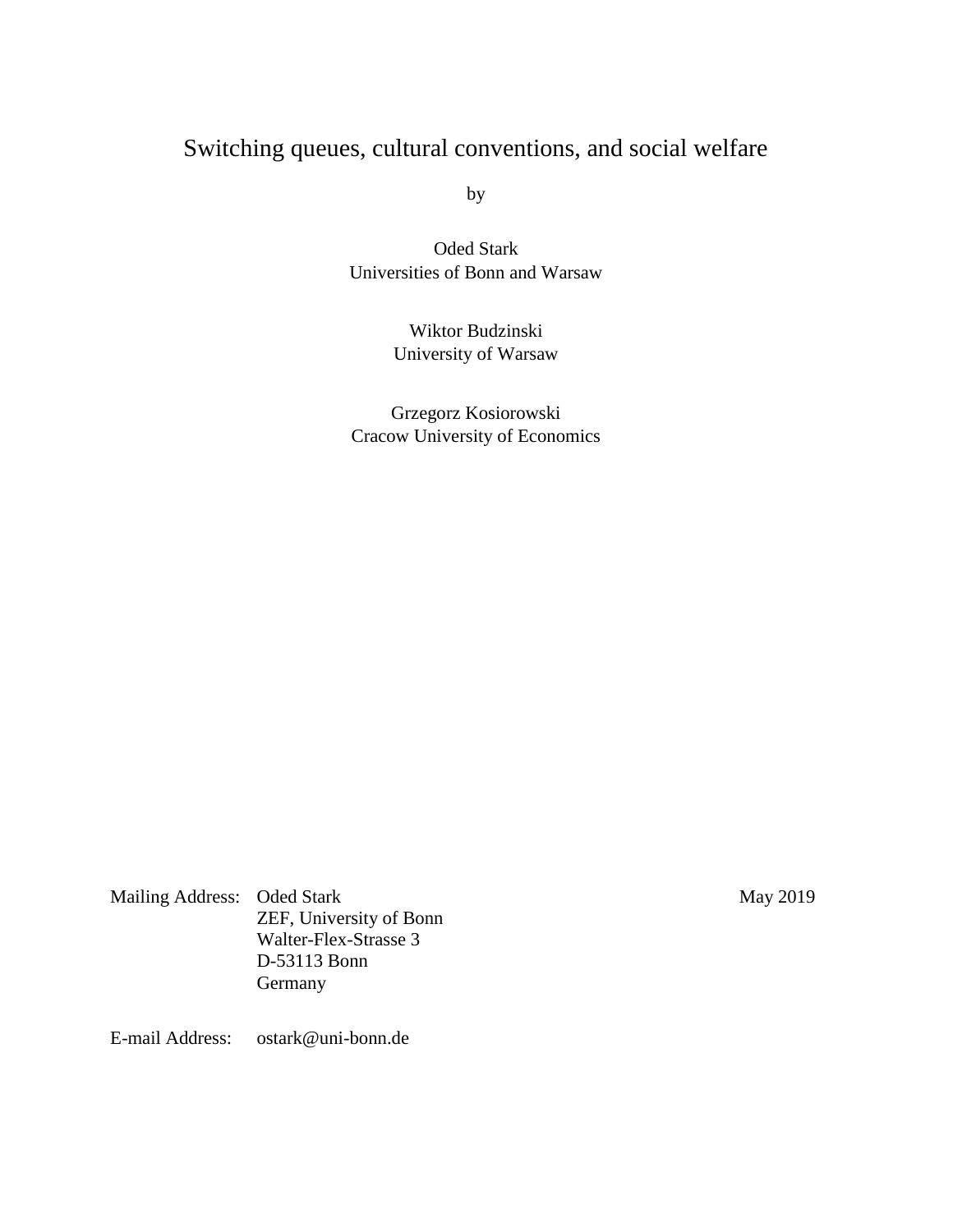#### **Abstract**

We use queuing-related behavior as an instrument for assessing the social appeal of alternative cultural norms. Specifically, we study the behavior of rational and sophisticated individuals who stand in a given queue waiting to be served, and who, in order to speed up the process, consider switching to another queue. We look at two regimes that govern the possible order in which the individuals stand should they switch to the other queue: a regime in which cultural convention, social norms, and basic notions of fairness require that the order in the initial queue is preserved, and a regime without such cultural inhibitions, in which case the order in the other queue is random, with each configuration or sequence being equally likely. We seek to find out whether in these two regimes the aggregate of the behaviors of self-interested individuals adds up to the social optimum defined as the shortest possible total waiting time. To do this, we draw on a Nash Equilibrium setting. We find that in the case of the preserved order, the equilibrium outcomes are always socially optimal. However, in the case of the random order, unless the number of individuals is small, the equilibrium outcomes are not socially optimal.

*Keywords*: Decision processes; Queuing; Nash Equilibrium; Social customs; Social welfare

*JEL classification*: C72, D60, Z13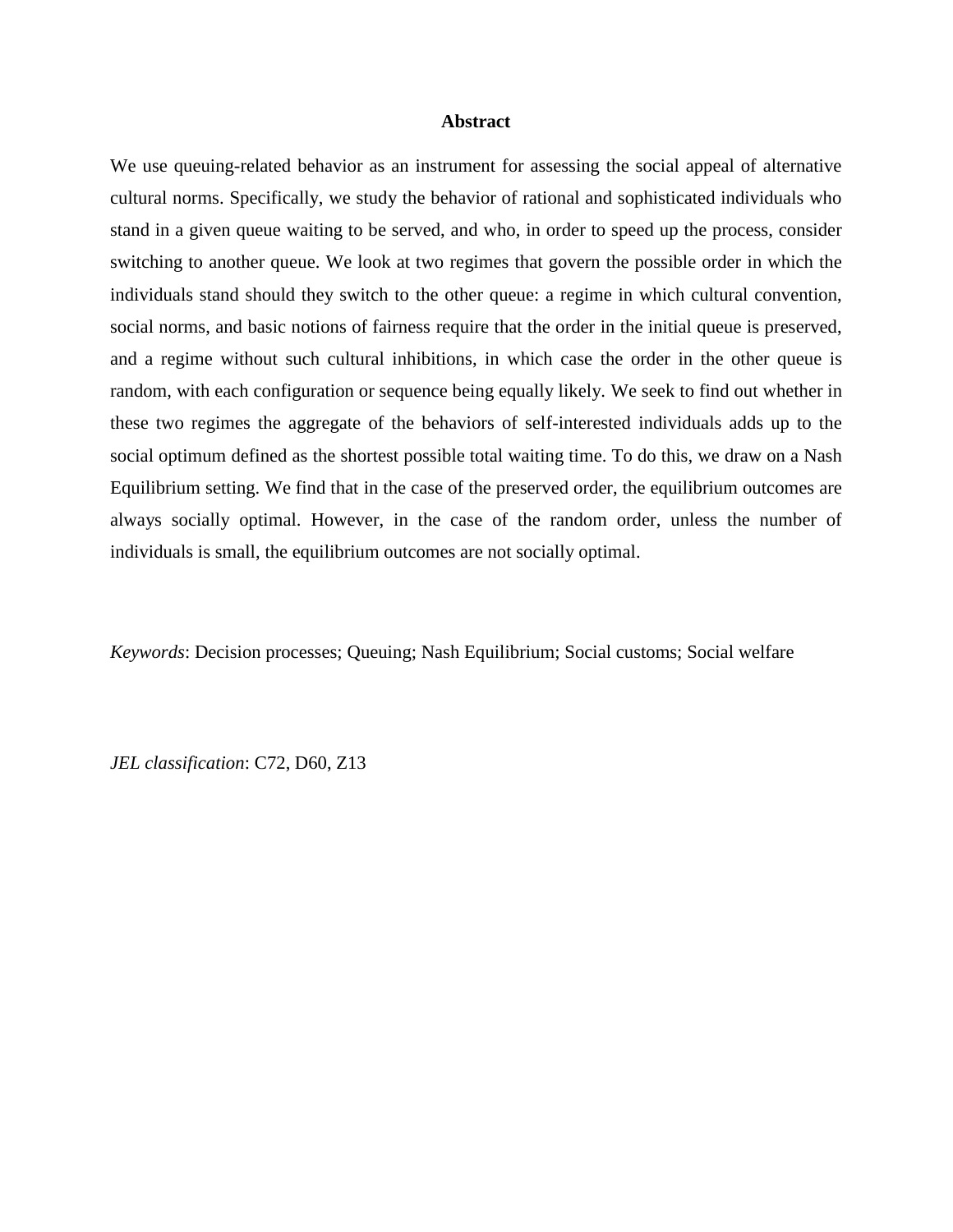## **1. Introduction**

 $\overline{a}$ 

We use queuing-related behavior to assess the social appeal of different cultural norms. In harnessing queuing behavior to this end, we complement stances most often taken in the received queuing literature. Specifically, our study of switching queues sheds light on an intriguing question that is at the heart of social science research: which of two social conventions, each having merit, is superior in the sense of yielding a better social outcome. Thus, the value added of this paper lies in demonstrating that close observation of queuing behavior can serve as an instrument for assessing the social value of fundamental traits such as fairness, equal opportunity, and property rights. It is a novelty of the paper that it *exploits* queuing behavior rather than *explores* queuing behavior per se.

Waiting in line is an experience that very few people enjoy. The advance of technologies such as online services and Amazon Go shop<sup>1</sup> could markedly improve the quality of life of many people by turning waiting in line to be served into a fading memory. For now, though, queuing is still a frequent part of daily life. It is, therefore, of interest and relevance to study the architecture of queuing, and to assess the social efficiency of queuing arrangements.

Queuing arrangements can have significant consequences not only for the individuals queuing, but also for the enterprises that provide the services and sell the goods for which individuals queue. <sup>2</sup> A brief search reveals that this topic has attracted not only the attention of the public and the media,<sup>3</sup> but also that of researchers in a variety of disciplines. Mathematicians and engineers have studied aspects of queues for more than a century now; a seminal paper is that of Erlang (1909) who showed that the Poisson distribution can be applied to study random telephone traffic, which, at the time, was often characterized by long queues. Citing Gross et al. (2008), it appears that the field of inquiry referred to as queuing theory seeks to provide answers to questions such as "How long must a customer wait?" and "How many people will join the line?" and has resorted to rigorous mathematical reasoning. For example, Haight (1958) analyzes

<sup>&</sup>lt;sup>1</sup> Consider: http://www.theverge.com/2016/12/5/13842592/amazon-go-new-cashier-less-convenience-store

<sup>&</sup>lt;sup>2</sup> Consider: http://time.com/money/4651994/starbucks-sales-growth/?xid=newsletter-brief

<sup>3</sup> Consider the recent NY Times article: https://mobile.nytimes.com/2016/09/08/business/how-to-pick-the-fastestline-at-the-supermarket.html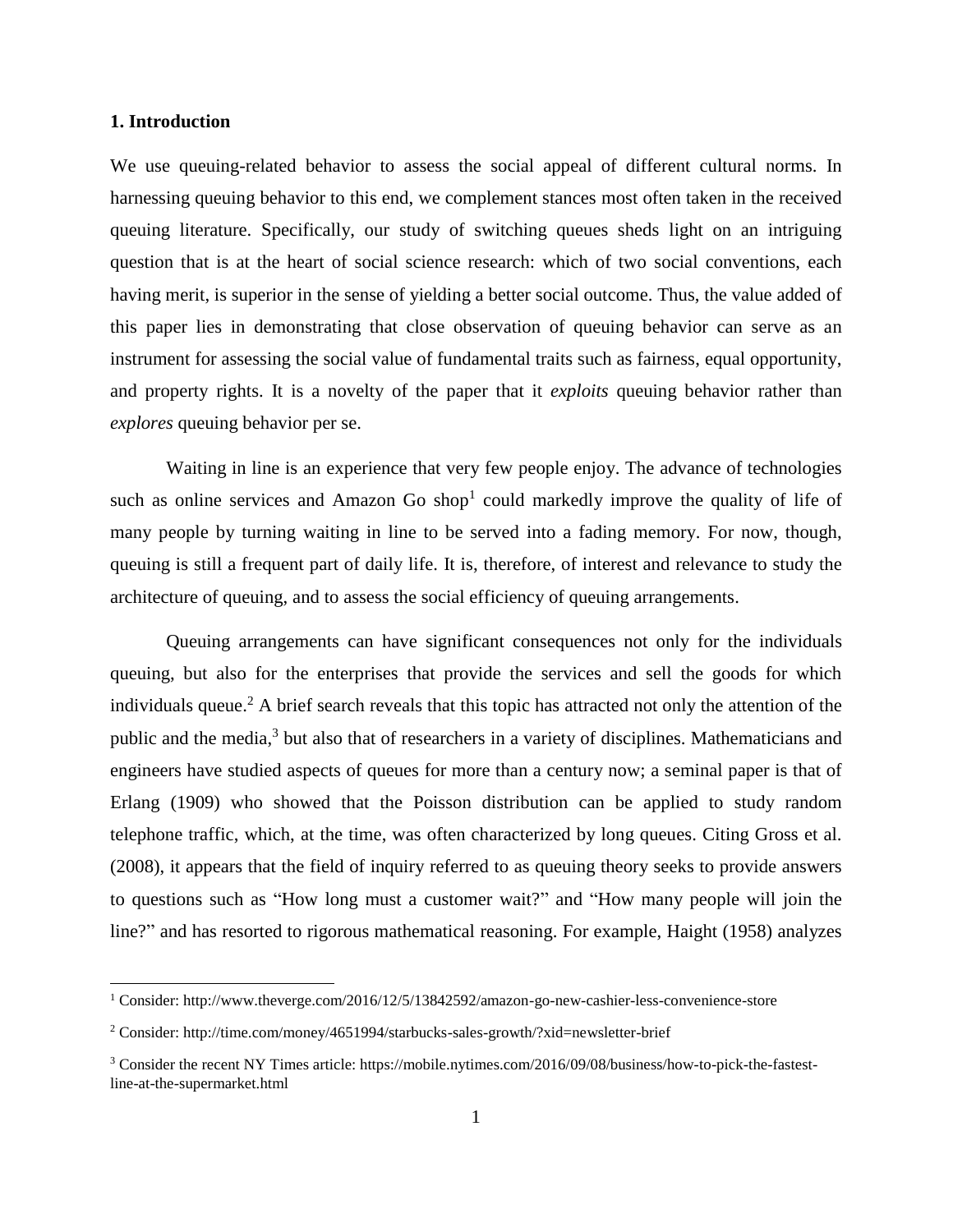a system of two queues, where individuals arriving choose the shorter queue and then either stay there until they are served, or switch to the other queue if it becomes shorter. The main objective of Haight's analysis is to calculate the probabilities that at time  $t = \infty$ , the two queues will reach given lengths. Haight's analysis was expanded by Tarabia (2008), who introduced the possibility of moving the first individual at a given point in time from one queue to the other queue when the other queue is empty, and of finite-length queues (restricted to be shorter than some fixed length). In spite of a seeming congruence, our approach and goal in this paper are very different: assuming that the number of individuals as well as the serving time per individual are constant, we employ the tool of Nash Equilibrium to study the behavior of rational and sophisticated individuals who stand in a queue and who consider switching to another queue. Drawing on this underlying infrastructure, we shed light on an issue that is of interest from both an economics perspective and from a social efficiency perspective: under which regime governing switching does the aggregate of the behaviors of self-interested individuals add up to the social optimum?

Recently, the topic of queues has been studied to some extent by behavioral, experimental, and management researchers. Carmon and Kahneman (1996) designed an experimental setting aimed at investigating how characteristics of queues such as the length remaining and the speed of moving influence individuals' real-time and retrospective evaluation of their waiting experience. Koo and Fishbach (2010) analyze whether queuing changes the value individuals attribute to the product or service for which they queue. Janakiraman et al. (2011) study the decision to abandon waiting in a queue. Song et al. (2015) and Shunko et al. (2015) investigate how the architecture of queues (for example, having a single queue compared to having parallel queues) affects the performance of related workers such as cashiers. Kuzu (2015) investigates customer preferences and their perceptions of ticketed queues compared with standard, physical queues.<sup>4</sup> Hassin and Haviv (2003) present an extensive overview of the development of general queue theories. Practical settings in which queuing theory is applied include health care (Kozlowski and Worthington, 2015; Carmen et al., 2018), airplane boarding (Bachmat, 2019), and logistics (Jemaı̈ and Karaesmen, 2005; Wu and McGinnis, 2012).

 $\overline{a}$ 

<sup>4</sup> In a ticket queue, a customer receives a ticket with a number, and thereafter waits until the number is called (and / or appears on a screen). In contrast with a physical queue, there is no need for customers to stand in line.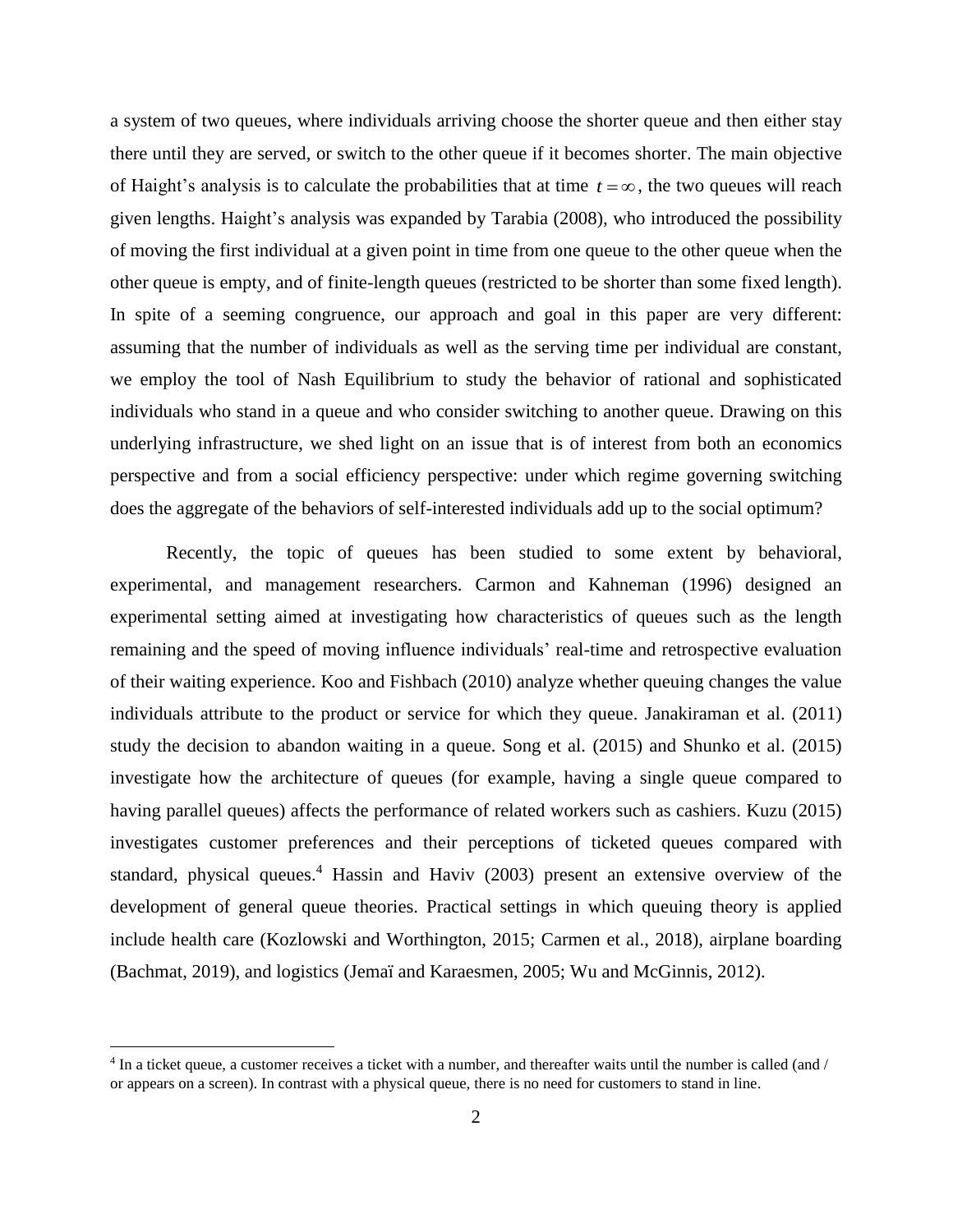Socially optimal queueing arrangements were studied by Maniquet (2003) and by Chun (2006) in the case of a single queue, and by Chun and Heo (2008) in the case of two queues. In these three papers, the main interest lies in determining the optimal distribution of *N* individuals who are heterogeneous with respect to their waiting cost, but homogeneous with respect to their required service time. In the optimal distribution, individuals are assigned a position in the queue(s) being compensated or charged, depending on their position in the queue(s) so that their combined waiting cost is minimized. In several aspects, the approach taken in our paper differs. First, we are not interested in identifying the socially optimal distribution of individuals between two queues but, rather, we inquire under which social norm self-interested individuals will sort themselves between the queues in a socially optimal manner without any exogenous intervention. Second, we do not assume any compensation being provided for individuals who have to wait longer than others. In many real-world situations, such as waiting in line in a supermarket or a post office, compensation of this type is not feasible. Third, we assume a homogenous waiting cost. Because information about waiting costs is not public (Mitra and Mutuswami, 2011), and because self-interested individuals do not endogenize the waiting cost of others, introducing a differential waiting cost would entail considerable complexity without adding insights to the issue of interest. Fourth, we differ from Hassin and Roet-Green (2018) who study a setting in which individuals who arrive at a facility of two servers base their choice of queue on costly inspection. We do not consider an inspection cost, we study the consequences of simultaneous decisions of all the individuals in a queue rather than the choices of individuals who join the queues sequentially, and we analyze the optimal social outcome rather than the equilibrium outcome for a single individual. Although in a sense our approach is similar to that of Economou and Manou (2016), and Wang et al., (2017), where in settings in which individuals join or balk a queue the aggregate of individuals' strategic actions is compared with the socially optimal strategy, our setting of a constant number of individuals and social welfare analysis is different.

The setting that we study is as follows. We consider a constant-size population of *N* individuals. The individuals stand in front of an about-to-be-opened counter A (we can think of a counter in a supermarket, bank, post office, pharmacy, and so on). The sequence from the first individual in the line to the last individual in the line is  $N, N-1, ..., 1$ . We refer to the line in front of counter A as line A. We assume that an adjacent counter B opens. Actually, a light above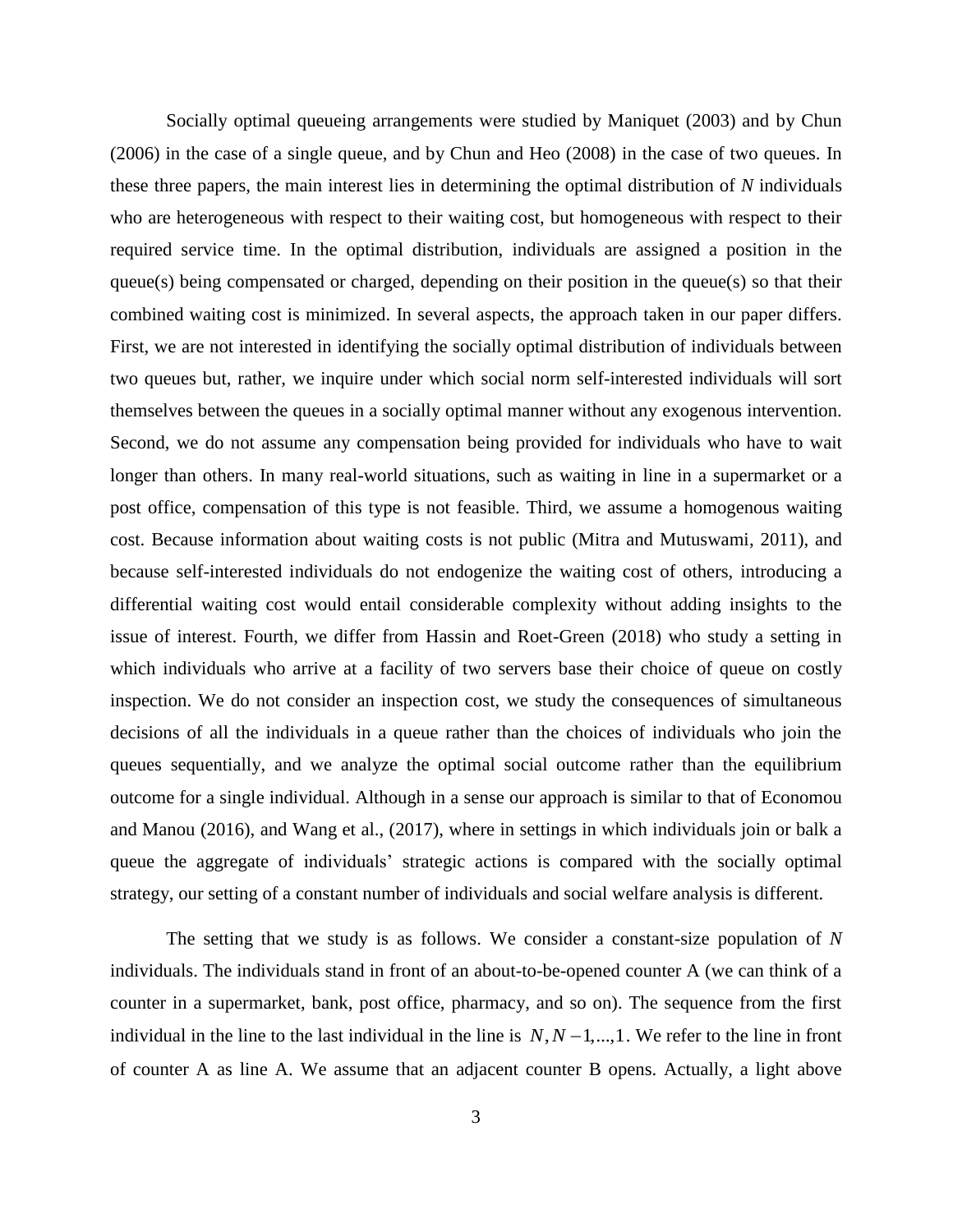counter B indicates that soon that counter will open up for business, and that this opening will coincide with the opening of counter A. In other words, both counters will start processing at the very same time.

The individuals can switch lines, but only once. For example, because of a railing (a barrier between the front parts of the lines), switching back is not technically possible. Thus, once made, the choice of where to queue is irrevocable. If line B is equally attractive to an individual as line A (a tie), then the individual stays in line A; when switching confers no gain, switching will not occur. There are no new entries into the population queuing, and we rule out the possibility that the individuals will give up being served altogether (that is, we do not allow walking away). This condition is equivalent to assuming that the reservation utility away from the facility is sufficiently low to ensure that staying in any of the lines is preferable to not waiting in line. Thus, we confine our interest to jockeying between queues. We rule out any payments (monetary transfers) between the individuals. The individuals are rational, namely they prefer to be served earlier than later, they are sophisticated (farsighted), and they are risk neutral. The individuals are homogeneous in their preferences, they do not differ in their valuation of being served, and are also homogeneous in their waiting costs (for example, they all have the same number of items in their baskets to be processed by a cashier). Consequently, once reaching a counter, any individual will be served at the same pace, namely within a fixed time span. In a given queue, the individuals can be served only one at a time. To simplify, we normalize the service time of an individual as one minute. For example, the first individual in an operational line will be out of the premises after one minute, the second individual in a line will be out after two minutes, the third individual will be out after three minutes, and so on. The individuals cannot coordinate with each other their arrival time at the service facility (a Waze type program is not available to that end). The individuals seek to minimize their waiting time, defined as the time it takes until processing is completed, namely the time taken until they leave the facility after being served.

A study of the dynamics of the division between queues in a population of a given size the individuals are already in the facility - rather than tracking the dynamics of new arrivals supplements the related literature. Fixing the size of the population allows us to focus on the main issue of interest. In the typical "case of arrivals," individuals face choices such as whether and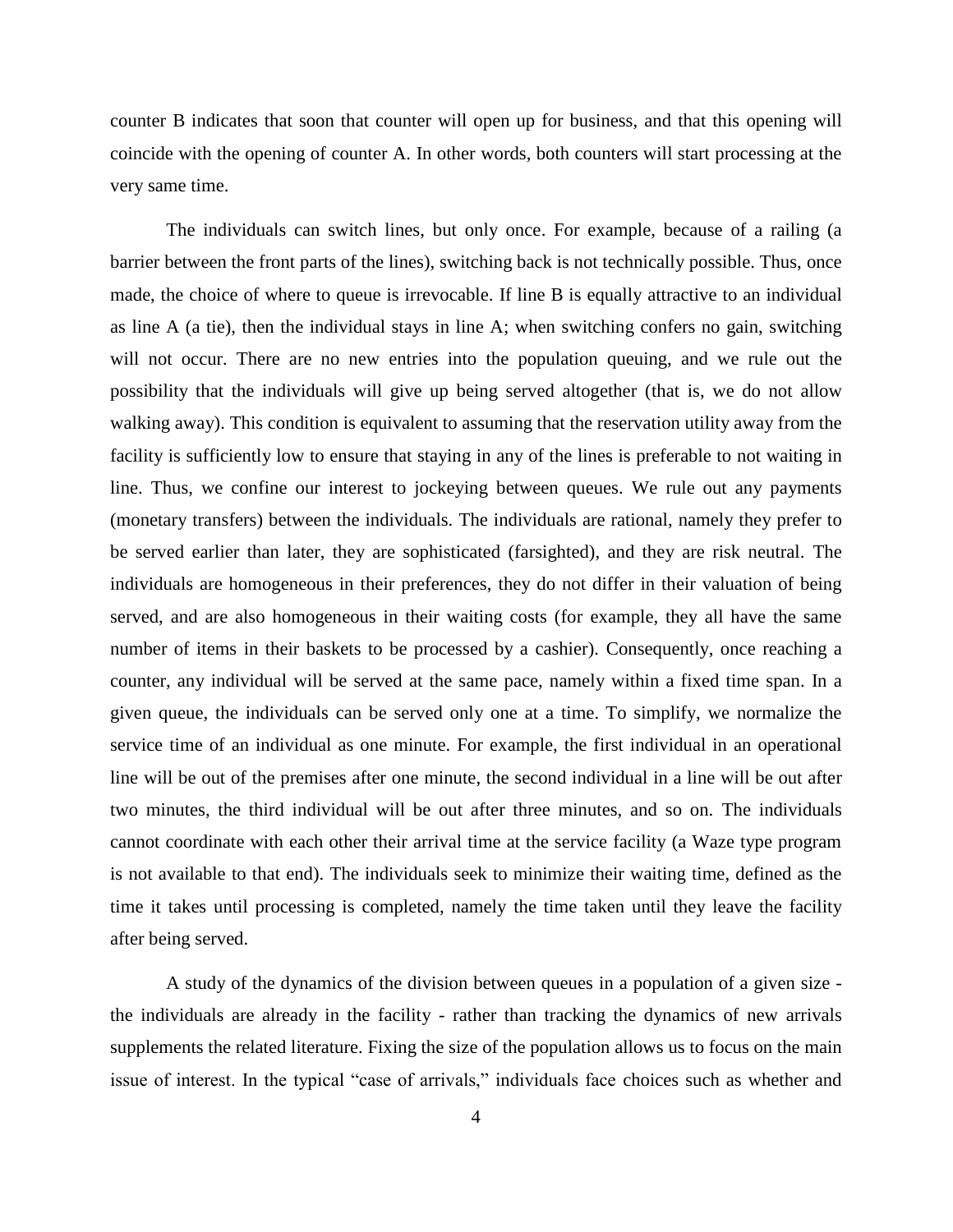when to arrive (for example, based on the length of the existing queues), would-be arrivals need to bear in mind the likely previous arrival of others, and so on. These and related issues can and should be set aside when the purpose of the study is to ascertain the repercussions of one single choice - that of location/relocation. Our use of simplifying assumptions such as a fixed population does not come at the cost of eliminating the appeal of our handling of the issue at stake: for exogenous reasons (say, it is late in the evening) no new customers arrive at the premises (say, a supermarket). A given number of customers who have finished filling their shopping trolleys (each with a similar number of items) await processing at a cashier, seeking to leave for home earlier rather than later. (That the processing time is the same for all the customers who stand in line to be served is typical in cases such as renewing a driver's license, obtaining a passport, mailing a parcel.) This type of setup is pure in the sense that it allows us to abstract from extraneous considerations, yet is rich enough to support developing a clean analytical protocol aimed at ranking modes of behavior in terms of their repercussions for aggregate wellbeing. This stance of ours happens to align with a received approach of studying social welfare in the context of queuing; see, for example, Chun and Heo (2008).

We consider two regimes or disciplines that govern the possible order of the individuals in line B. In the first regime, cultural convention and social norm have it that the order in line A is preserved in line B. That is, on switching to line B, priority is the same as in line A. In the second regime, the cultural inhibition is that once people leave an existing order, any order is possible; such an alternative convention can arise from a perception like that of equal opportunity regardless of initial conditions; the order in line B is then random (equivalent to a lottery), with any configuration or sequence being equally likely, and being considered by the individuals as such. The choice of the two regimes is inspired by informal observations made in the course of one week in a supermarket in Austria (where it was noticed that when people switched the order was preserved), and in a supermarket in the US (where it was seen that when people switched the order was random). We seek to find out how the individuals will sort themselves between the two queues, and whether the aggregate of the individuals' behaviors yields the optimal social welfare outcome, namely minimization of the total waiting time. Social welfare is utilitarian, where drawing on the assumption that the individuals do not differ in their valuation of being served, all the individuals are weighted equally.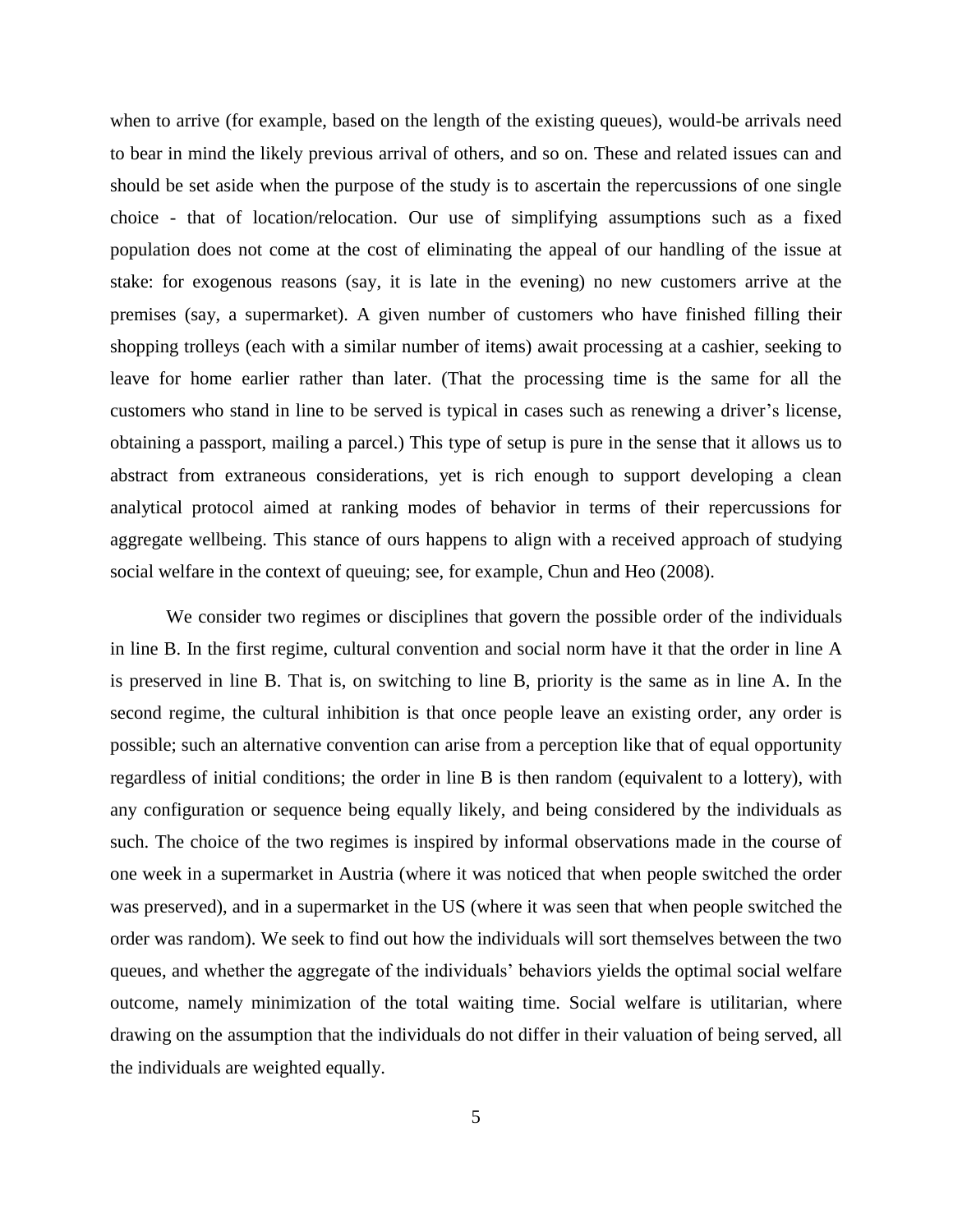When individuals are indifferent to the consequences of their actions for the wellbeing of others, should we expect the aggregate of their actions to constitute the socially preferred outcome? We find that the answer to this question depends on the type of social norm and cultural convention that define the regime under which the individuals act. The results that we obtain can be summarized as follows.

1. If on switching queues the initial order of the individuals is preserved, then the equilibrium distribution of the individuals between the two queues is socially optimal: a convention of honoring an existing order gives rise to a desirable social outcome.

2. If the initial order is not preserved, namely when once the individuals switch to the second queue their position there is random, then, generally speaking, an equilibrium distribution between the queues is not socially optimal. In equilibrium, about one third of the population is located in line A, and the remainder is located in line B. The absence of a social convention of honoring the prevailing, pre-switching order thus penalizes a population harshly. Only in the cases of population size of 2, 3, 4, 5, or 7 is a socially optimal equilibrium possible.

In the remainder of this paper we proceed as follows. In Section 2 we study the case in which on switching queues the initial order of the individuals is preserved. In Section 3 we analyze the case of random order. In Section 4 we present refinements and comment on robustness. In Section 5 we discuss our results and conclude.

# **2. On switching queues, the order is preserved**

As described in the Introduction, a realistic scenario to consider will be one in which a given number of customers have filled their shopping trolleys (each with a similar number of items), await processing at a cashier, and want to leave for home earlier rather than later.

The assumption that the individuals are sophisticated implies that every individual accurately anticipates the behavior of the other individuals and tailors his behavior accordingly. As a solution concept, we thus resort to Nash Equilibrium (NE).

Our goal is to find out whether the Nash Equilibria obtained constitute a socially efficient outcome. We define social optimum as a distribution of the individuals that minimizes the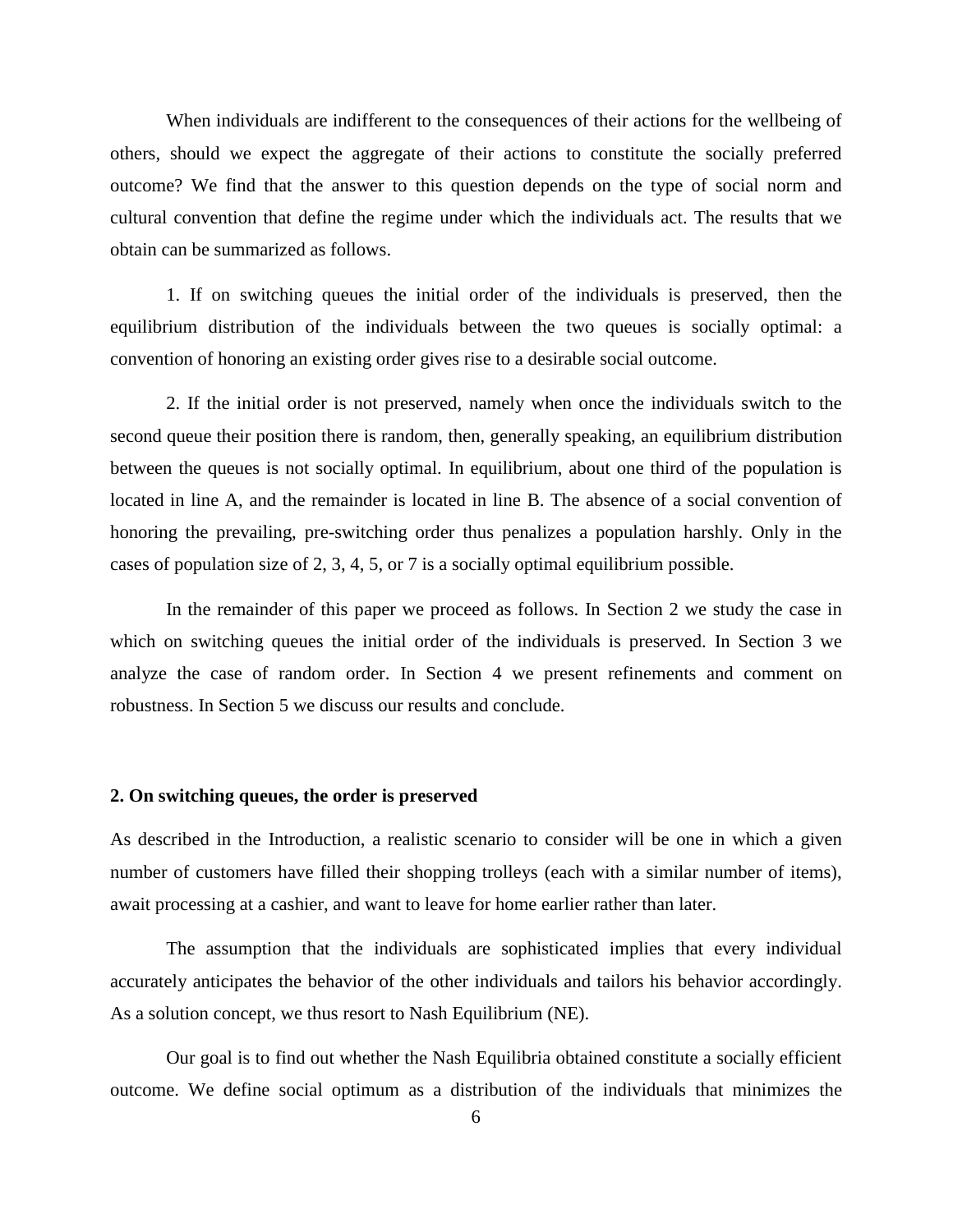combined (aggregate) time it takes until their processing is completed (namely until they leave the premises having been served). For such an optimum to occur, the individuals have to be distributed between the queues as evenly as possible: namely if, for a given NE, *N* is the number of individuals, and  $K$  is the number of individuals who stay in line A, then this NE is socially optimal if and only if  $\frac{N-1}{N} \leq K \leq \frac{N+1}{N}$  $\frac{2}{2}$   $\geq$   $\frac{1}{2}$  $\frac{N-1}{2} \le K \le \frac{N+1}{2}$ . When on switching queues the same order is preserved, then the resulting distribution of the individuals is socially optimal for any *N*.

**Claim 1.** Let  $N > 1$ . When after switching queues the order is preserved, then there exists only one NE. In this NE, individual  $N-k$  stays in line A if k is even, and he switches to line B if k is odd ( $k \in \{0, 1, ..., N-1\}$ ).

**Proof**. First, we note that the waiting time of individual *i*,  $i \in \{1, 2, ..., N\}$ , depends only on his choice of strategy and on the choices of individuals  $\{i+1, i+2,..., N\}$ , but it does not depend on the choices of individuals  $\{1, 2, \ldots, i-1\}$  because they can never be ahead of him in the final ordering in any queue according to the assumption that the initial order is preserved. Therefore, we can find the NE sequentially, that is, by identifying the optimal strategy for individual *N* , then by identifying the optimal strategy for individual  $N-1$  (given that he can infer the optimal strategy of individual N, then by identifying the optimal strategy for individual  $N-2$  (given that he can infer the optimal strategy of individuals  $N$  and  $N-1$ ), and likewise for each individual down to individual 1 , as long as each individual can infer the strategy choices of all the individuals ahead of him in the initial queue. Bearing this in mind, we can proceed with the proof of the claim using induction on  $k$ . Individual  $N$  is the first in line A. If he were to switch queues, he would also be the first in line B. Because he has nothing to gain by switching, he stays put, and the other individuals know that he will do so. Therefore, the basis of the induction holds true for  $k = 0$ : namely 0 is even, individual  $N - 0 = N$  stays in line A, and the other individuals know that.

For the inductive step, we assume that for  $k \in \{0, 1, ..., k_0\}$ , individual  $N - k$  stays in line A if *k* is even and switches to line B if *k* is odd, and that the other individuals know that. We then need to prove that the same is true for  $k = k_0 + 1$ .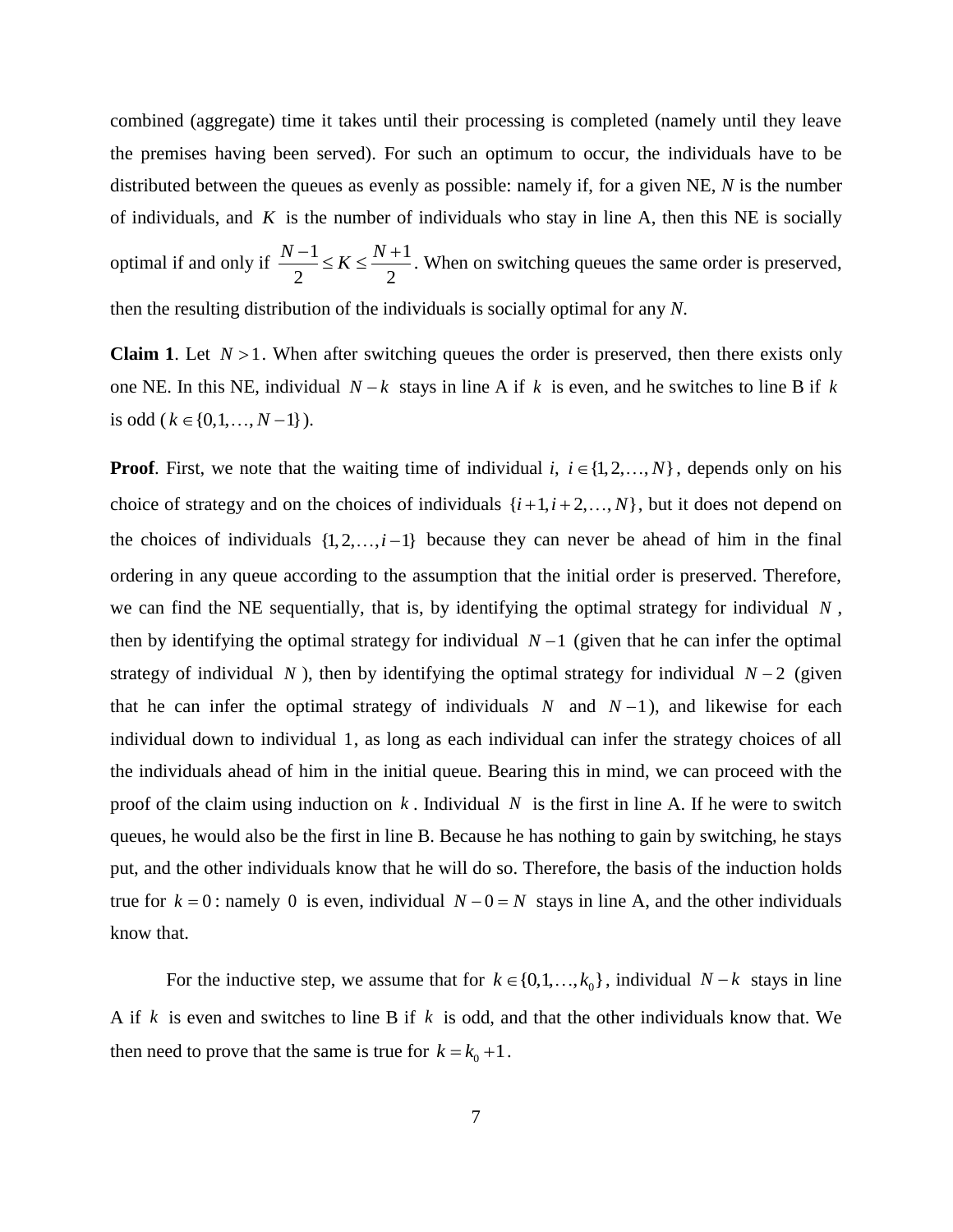First, we assume that  $k_0 + 1$  is odd. Then, from the induction protocol, individual  $N - (k_0 + 1)$  knows that from the group of  $k_0 + 1$  individuals originally preceding him in line A,  $\frac{0}{2} + 1$ 2  $\frac{k_0}{2}$  +1 stay in line A, and  $\frac{k_0}{2}$ 2  $\frac{k_0}{2}$  switch to line B. Therefore, if individual  $N - (k_0 + 1)$  stayed in line A, then his waiting time there would be  $\frac{k_0}{2} + 2$ 2  $\frac{k_0}{s}$  + 2 minutes, and if he were to switch to line B, his waiting time there would be  $\frac{k_0}{2}+1$ 2  $\frac{k_0}{2}$  +1 minutes. Therefore, individual  $N - (k_0 + 1)$  moves to line B, and the other individuals know that.

Next, we assume that  $k_0 + 1$  is even. Then, from the induction protocol, individual  $N - (k_0 + 1)$  knows that from the group of  $k_0 + 1$  individuals originally ahead of him in line A,  $_0 + 1$ 2  $\frac{k_0+1}{2}$  individuals stay in line A, and  $\frac{k_0+1}{2}$ 2  $\frac{k_0+1}{k_0+1}$  individuals switch to line B. Therefore, individual  $N - (k_0 + 1)$  knows that his waiting time will be  $\frac{k_0 + 3}{2}$ 2  $\frac{k_0+3}{k_0+3}$  minutes, no matter whether he stays put or switches queues. Because of the assumption that "if line B is equally attractive to an individual as line A, then the individual stays in line A," individual  $N - (k_0 + 1)$  stays put, and every other individual knows that.

Because both the induction basis and the induction step have been shown to hold, the induction as a whole holds, and the distribution described in Claim 1 is the only possible NE. Q.E.D.

From Claim 1 we infer that when on switching queues the order is preserved, the individuals end up distributing themselves between the two queues in a NE so that the aggregate waiting time is minimized (namely the distribution of the individuals between the queues is equal when *N* is even, or is equal but one when *N* is odd) and, therefore, social welfare is maximized.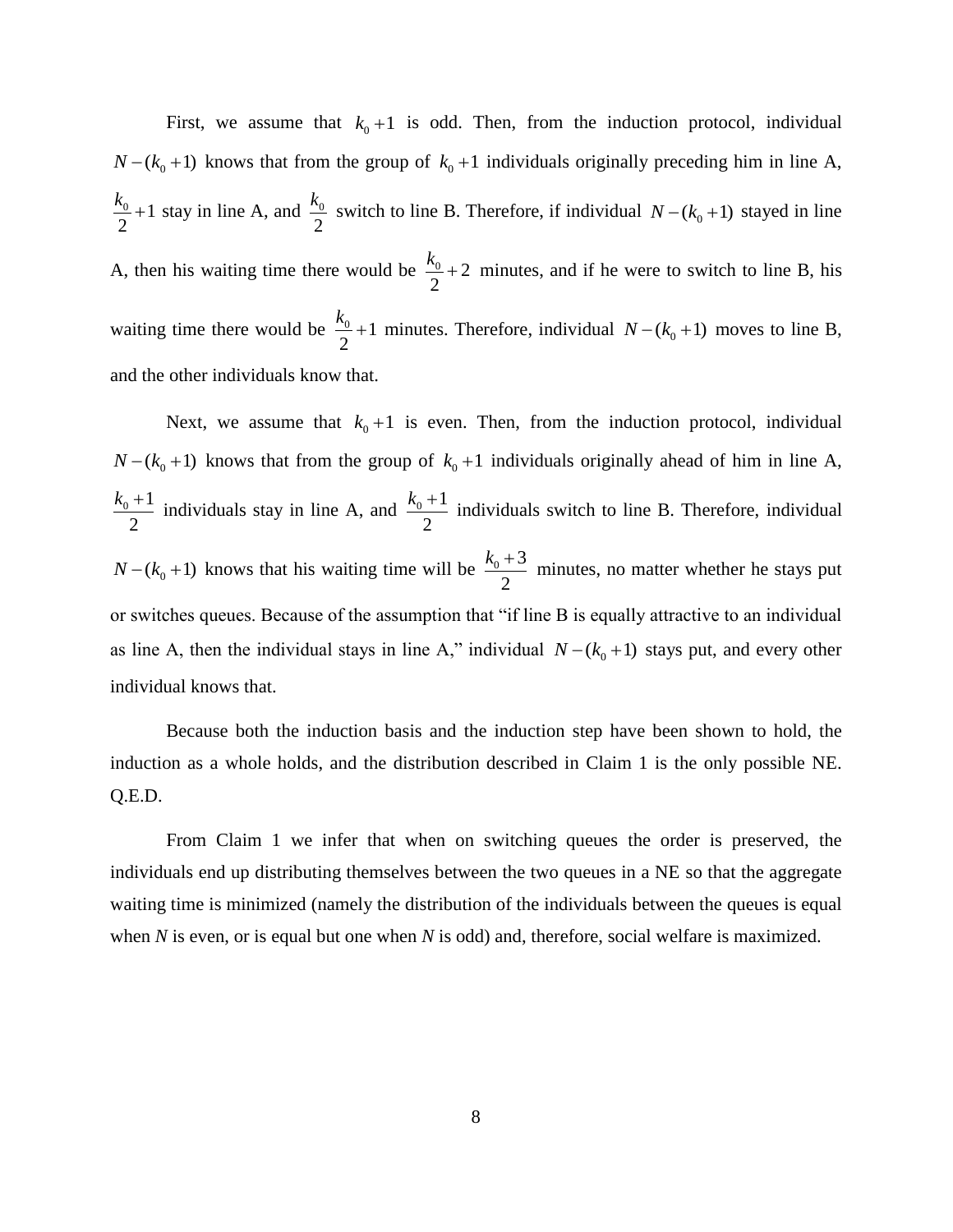#### **3. After a switch, the order is random**

 $\overline{a}$ 

We now analyze a regime where the social convention has it that on switching queues, the order is random, that is, with any configuration or sequence being equally likely, and considered by the individuals as such. For example, if three individuals from line A decide to switch to line B, we will have 3!=6 possible sequences, each occurring with probability  $\frac{1}{x}$ 6 .

In terms of guiding behavior, when it comes to switching queues, a social convention is the equivalent of a heritage acquired from experiencing similar situations many times before, so that when the opportunity to switch queues presents itself, the rules of engagement need not be inferred or learned from sequential observations of the responses of others. Thus, rational and sophisticated individuals proceed simultaneously and replicate solutions proven to be favored in similar circumstances, namely, NE applies. As before, our interest is in finding out whether a socially optimal equilibrium, defined as minimization of the total waiting time, can emerge from the aggregate of the individuals' actions. In this section we find that there are Nash equilibria that are not socially optimal. Specifically, when  $N$  is sufficiently large (namely when  $N > 7$ ), the Nash equilibria are never socially optimal.

As a brief illustration of how a social convention gives rise to a switching outcome when after a switch the order can be any, we consider the case of  $N = 4$ . In this case, there are three random-order sub-conventions. We name them "Upper half stay - bottom half switch;" "Stay switch intermittently;" and "Edges stay - in-between switch." Common to the three subconventions is that each constitutes a NE: the resulting distribution is stable in the sense that no individual has an incentive to change his location decision when no-one else changes theirs.

The distribution of the four individuals between the two queues where each distribution constitutes a NE are delineated in Figure 1: <sup>5</sup>

<sup>&</sup>lt;sup>5</sup> The reasoning why the "Upper half stay - bottom half switch" distribution constitutes a NE follows (the reasoning why each of the other two distributions constitutes a NE is analogous). (i) Because individual 4 who is in line A is already in the best possible position, he prefers to stay there. (ii) In the case of this distribution, the waiting time in line A of individual 3 is two minutes. (Again, the waiting time is defined as the time it takes until processing is completed, namely until individual 3 leaves the premises having been served.) If he were to switch to line B, he

would be one of three individuals in that line, and his expected waiting time there would be  $\frac{1+2+3}{3} = 2$  $\frac{+2+3}{2}$  = 2 minutes.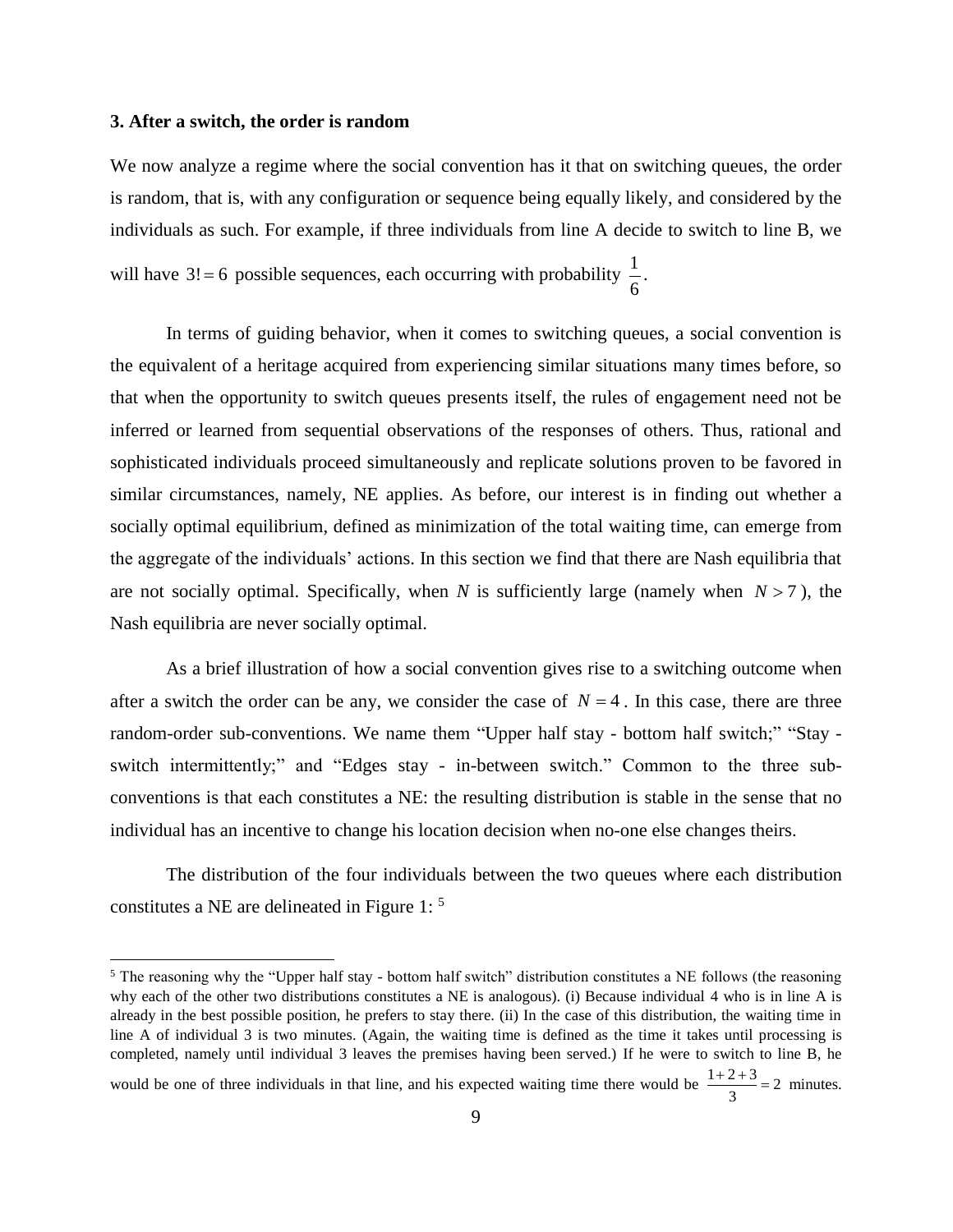Upper half stay - bottom half switch Stay - switch intermittently Edges stay - in-between switch

| $Line\ A$ Line B | Line $A$ Line $B$ |           | Line $A$ Line $B$ |           |
|------------------|-------------------|-----------|-------------------|-----------|
| $\{2,1\}$        |                   | $\{3,1\}$ |                   | $\{3,2\}$ |
|                  |                   |           |                   |           |

**Figure 1.** Distributions constituting Nash Equilibria for  $N = 4$  when on switching queues the order in line B is random.

Note: In line B we use the notation {n, m} to denote that individuals *n* and *m* switched to line B, where their order is random.

Clearly, we cannot predict which of the three social sub-conventions underlying the three distributions will prevail. However, we know that as Nash equilibria, the three distributions are the only ones to which a social convention of a random order on a switch can give rise.<sup>6</sup>

**Claim 2.** Let  $N > 1$ . When after switching queues the order is random, then each NE satisfies the

following condition: 
$$
\left\lfloor \frac{N+2}{3} \right\rfloor
$$
 individuals stay in line A, and  $N - \left\lfloor \frac{N+2}{3} \right\rfloor$  individuals switch to  
line B<sup>7</sup>

line B.<sup>7</sup>

 $\overline{a}$ 

Because of the assumption that "if line B is equally attractive to an individual as line A, the individual stays in line A," individual 3 stays in line A. (iii) In the case of this distribution, each of the two individuals 2 and 1 is in a similar situation: his expected waiting time in line B is one and a half minutes, and if he were to stay in line A, his waiting time there would be three minutes. Therefore, both individuals 2 and 1 prefer to abide by the "Upper half stay bottom half switch" social sub-convention, and they switch to line B. Thus, under the social convention "Upper half stay - bottom half switch," none of the four individuals has any incentive to deviate by changing his decision; the distribution constitutes a NE.

<sup>&</sup>lt;sup>6</sup> The assumption that a social sub-convention is in place is essential. Had the individuals not known which of the NE will result from the prevailing social norm, they would have needed to *guess* the behavior of other individuals, and if they failed to do so, they would end up with an outcome that does not constitute a NE. For example, without any prior knowledge of the social convention, individual 3 may aim at the "Upper half stay - bottom half switch" distribution, individual 2 - at the "Stay-shift intermittently" distribution, and individual 1 - at the "Edges stay - inbetween shift" distribution, thereby yielding the result that all the individuals end up staying in line A.

We also note that the set of Nash equilibria here is markedly different from the set in the parallel case when the order in line B preserves the order in line A. In Section 2 for  $N = 4$  there is only one possible NE (individuals 4 and 2 stay in line A, individuals 3 and 1 move to line B).

<sup>&</sup>lt;sup>7</sup>  $\lfloor x \rfloor$  denotes the largest integer that is not greater than *x*.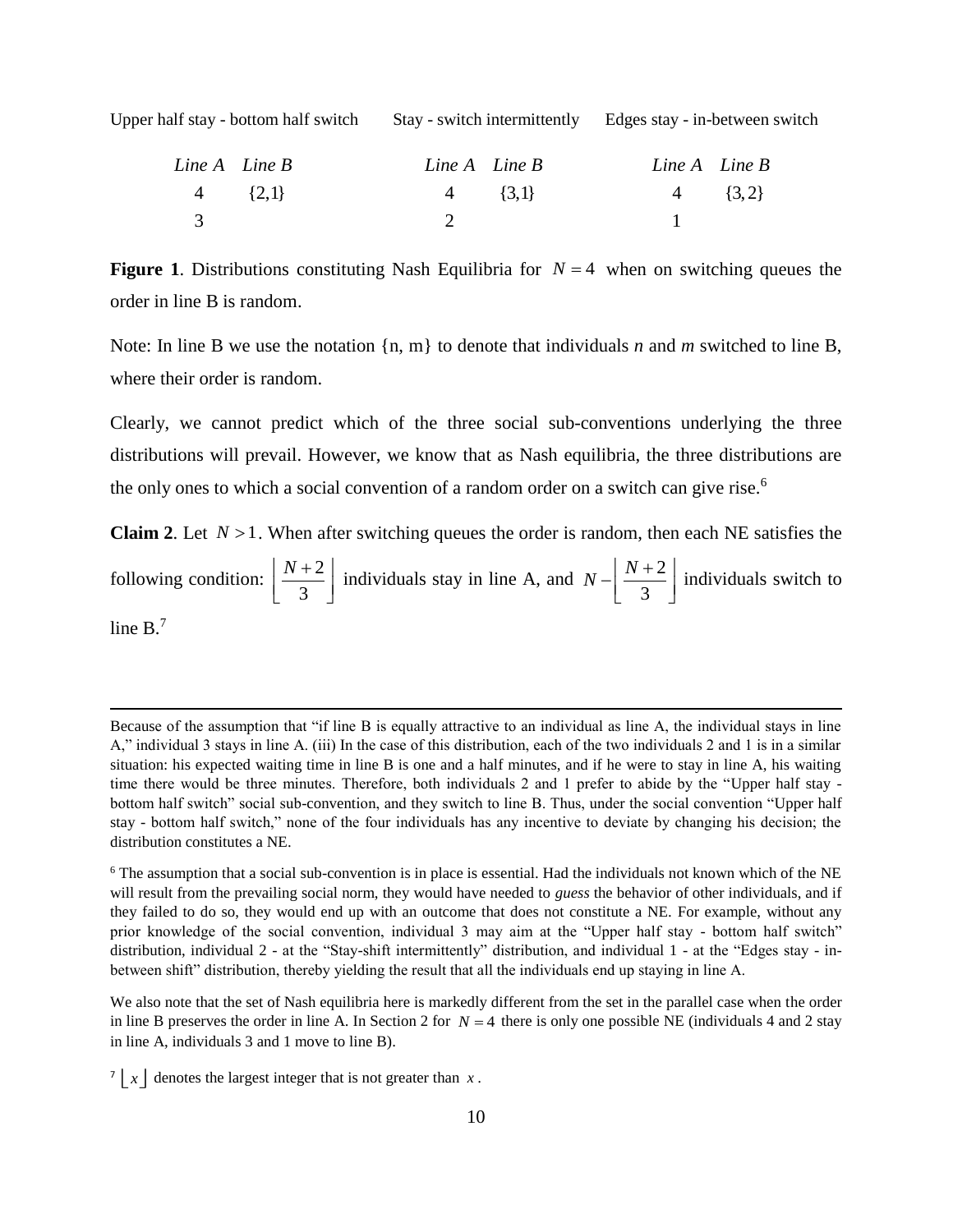**Proof.** We analyze the following distribution of the individuals between the two queues so as to find for which  $K > 0$  the distribution in which exactly K individuals stay in line A constitutes a NE. We can define such a distribution by dividing the individuals between two sets: individuals  $N^A$ ,  $(N-1)^A$ , ...,  $(N-K+1)^A$  who stay in line A and retain their ordering, and individuals  $(N - K)^B$ ,  $(N - K - 1)^B$ , ...,  $1^B$  who move to line B where they are ordered randomly.<br>  $(N^A, (N - 1)^A, ..., (N - K + 1)^A, (N - K)^B, (N - K - 1)^B, ..., 1^B)$  is a permutation of the set  $(N^A, (N-1)^A, ..., (N-K+1)^A, (N-K)^B, (N-K-1)^B, ..., 1^B)$  is a permutation of the set  $\{N, N-1, \ldots, 1\}$  such that for any two numbers k and l,  $k > l$  implies that  $k^i > l^i$  for  $i \in \{A, B\}$ . For example, for  $N = 4$  and  $K = 2$ , we could have  $4^A = 4$ ,  $3^A = 2$ ,  $2^B = 3$ ,  $1^B = 1$  (the "Stay switch intermittently" distribution in Figure 1). To check whether the distribution displayed above constitutes a NE, we ask whether any individual from line A would rather be in line B, and whether any individual from line B would rather be in line A.

We start with the A-to-B switch. We look at individual  $(N - K + 1)^A$  who is the most likely individual in line A to prefer being in line B because his waiting time in line A is the longest. His waiting time in line A is K minutes, whereas his expected waiting time in line B would be  $\frac{N-K+2}{\cdot}$ 2  $\frac{N-K+2}{N-K+2}$  minutes. This individual will prefer to stay in line A if and only if 2 2  $K \leq \frac{N-K+2}{2}$ . This inequality can be transformed into  $K \leq \frac{N+2}{2}$ 3  $K \leq \frac{N+2}{2}$ .

We next look at a hypothetical B-to-A switch. The expected waiting time in line B is 1 2  $\frac{N-K+1}{K}$ . The waiting time of any individual  $k^B$  from line B if he were to queue in line A instead would be no longer than  $K+1$  minutes because there would be no more than K individuals before him in line A. If the analyzed setting constitutes NE, then no individual who is in line B would rather be in line A. Thus,  $K+1 > \frac{N-K+1}{N}$ 2  $K+1 > \frac{N-K+1}{2}$ , which can be rewritten as 1  $K > \frac{N-1}{2}$ .

In sum, if the distribution

3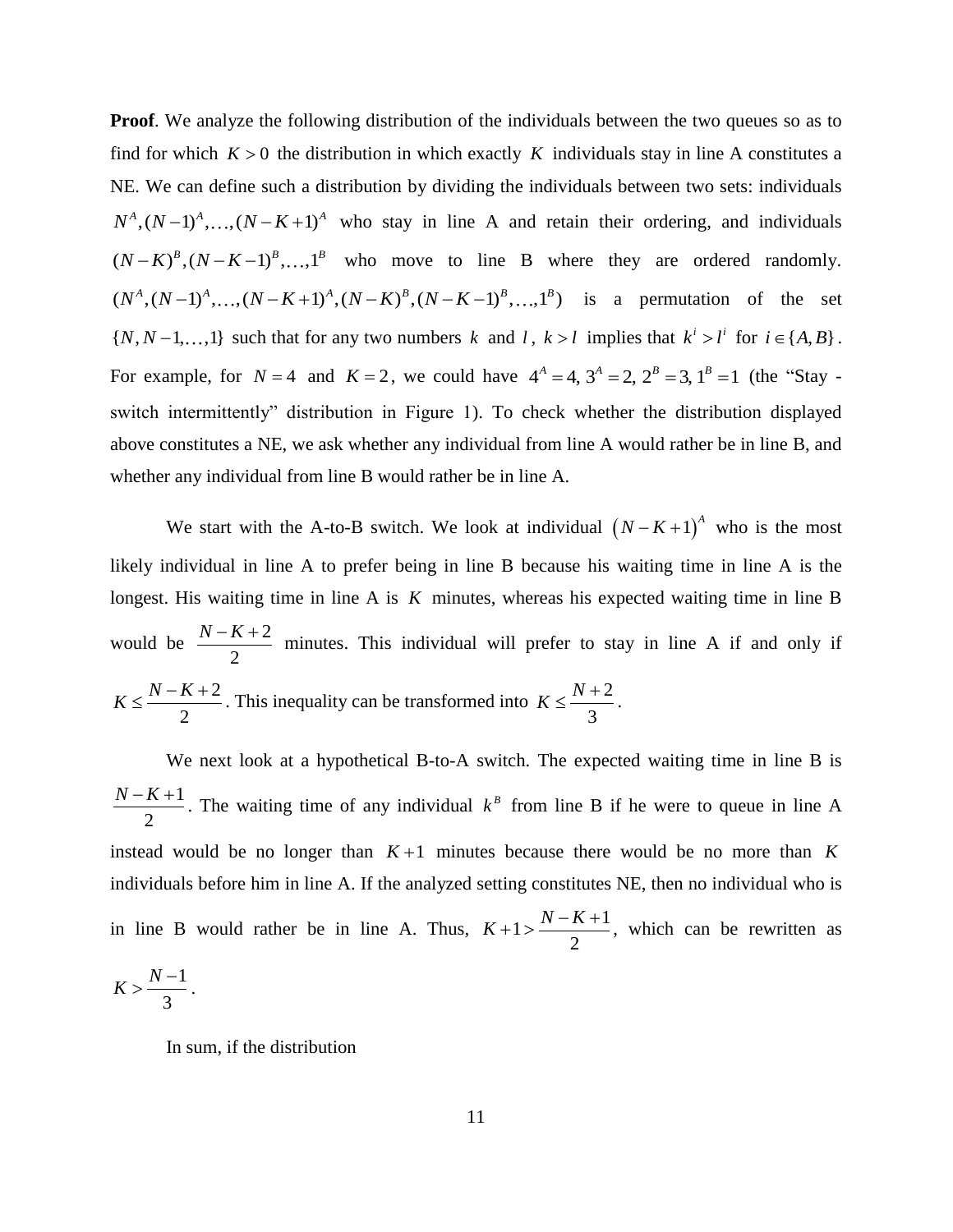Line A  
\n
$$
N^A
$$
 { $(N-K)^B$ ,  $(N-K-1)^B$ ,..., $1^B$ }  
\n $(N-1)^A$   
\n:  
\n $(N-K+1)^A$ 

constitutes a NE, then  $\frac{N-1}{2} < K \le \frac{N+2}{2}$  $\frac{3}{3}$   $\lt$   $\frac{\ltimes}{3}$  $\frac{N-1}{2} < K \leq \frac{N+2}{2}$  holds. *K* is an integer so, therefore,  $K = \frac{N+2}{2}$ 3  $K = \left\lfloor \frac{N+2}{3} \right\rfloor$ . Q.E.D.

For a large *N*, it is straightforward to see that 3  $K \approx \frac{N}{2}$ , implying that about  $\frac{1}{2}$ 3 of the individuals will stand in line A, and about  $\frac{2}{3}$ 3 of the individuals will stand in line B. If  $(N-K)^{B}$  >  $(N-K+1)^{A}$ , then the condition  $K = \frac{N+2}{2}$ 3  $K = \left\lfloor \frac{N+2}{3} \right\rfloor$  may not be sufficient for the analyzed setting to constitute a NE. Additionally, the condition  $N+1-(N-K)$  $1-(N-K)^B > \frac{N-K+1}{2}$  $N+1-(N-K)^B > \frac{N-K+1}{2}$  will need to hold as well, because otherwise individual  $(N - K)^B$  would prefer to stay in line A. This last condition can be rewritten as  $(N-K)^{2}$ 1 2  $(B - K)^B < \frac{N + K + 1}{2}$ , which states that in NE, if the individual is assured of being sufficiently close to the front of line A, then the individual stays in line A.

The results obtained tell us that a socially optimal outcome will be possible only for very small populations. Indeed, for  $N = 2$  and  $N = 3$  we have  $K = \left| \frac{N+2}{N-2} \right| = 1$ 3  $K = \left\lfloor \frac{N+2}{3} \right\rfloor = 1$ , and for  $N = 4$  and  $N = 5$  we have  $K = \left| \frac{N+2}{2} \right| = 2$ 3  $K = \left\lfloor \frac{N+2}{3} \right\rfloor = 2$ , and thus every NE for  $N \le 5$  is socially optimal. For  $N = 6$  we have  $K = \left| \frac{N+2}{2} \right| = 2$ 3  $K = \left\lfloor \frac{N+2}{3} \right\rfloor = 2$ , but in this case,  $K = 2$  yields a NE that is not socially optimal. For  $N = 7$ we have  $K = \frac{N+2}{2} = 3$ 3  $K = \frac{N+2}{2} = 3$ , which yields a socially optimal NE. In general, for NE to be socially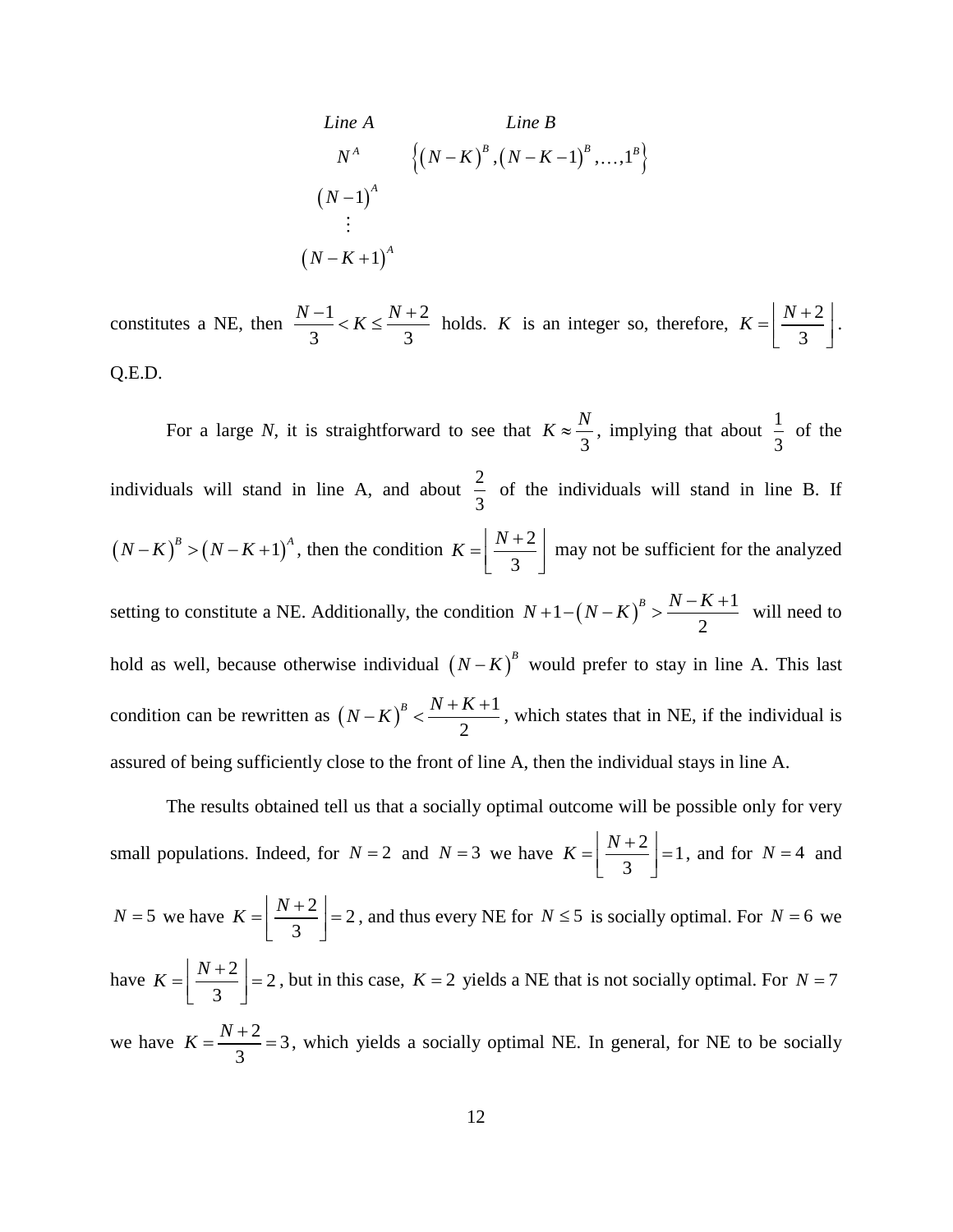optimal,  $K \geq \frac{N-1}{2}$ 2  $K \geq \frac{N-1}{2}$  must hold. Therefore, for  $N > 7$ , NE is never socially optimal because then 2 3 1 2 2 3  $N-1$   $N+2$   $N+2$  $rac{+2}{3} \ge \left\lfloor \frac{N+2}{3} \right\rfloor.$ 」  $\frac{1}{2} \sum_{i=1}^{N} \frac{1}{i} \sum_{i=1}^{N} \left| \frac{1}{i} \right|^{2}$ 

#### **4. Refinements and robustness**

The results described in this paper suggest that from the perspective of social welfare, a regime in which on switching queues the initial order is preserved is better than a regime in which on switching queues the order is random.

We are able to shed some light on the question as to which regime will be preferred by a rational individual who does not know where he will be placed in the original queue. If the initial order is preserved, then for an even population size *N*, the expected waiting time in each of the two queues is the same and is equal to  $\frac{N}{1} + \frac{1}{2}$ 4 2  $\frac{N}{N} + \frac{1}{n}$ ; for an odd population size *N*, it is  $\frac{N}{N} + \frac{1}{n}$ 4 4  $\frac{N}{i} + \frac{1}{i}$  in the shorter queue, and  $\frac{N}{1} + \frac{3}{1}$ 4 4  $\frac{N}{1}$  +  $\frac{3}{1}$  in the longer queue. If after a switch the order is random, then, as shown in Section 3, in NE the queues will have different lengths, with line B being longer. On the basis of the result in Section 3, that about  $\frac{1}{2}$ 3 of the individuals will stay in line A, we can conclude that the expected waiting time in line A will be  $\frac{N}{1} + \frac{1}{2}$ 6 2  $\frac{N}{N} + \frac{1}{2}$ , which is shorter than  $\frac{N}{N} + \frac{1}{2}$ 4 2  $\frac{N}{\cdot} + \frac{1}{\cdot}$ , and that the expected waiting time in line B will be  $\frac{N}{2} + \frac{1}{2}$ 3 2  $\frac{N}{\sqrt{2}} + \frac{1}{\sqrt{2}}$ , which is longer than  $\frac{N}{\sqrt{2}} + \frac{1}{\sqrt{2}}$ 4 2  $\frac{N}{\cdot} + \frac{1}{\cdot}$ . Nevertheless, *if* an individual assumes that he will be in each place in the original queue with equal probability, then, in case of a random order in line B, he expects to end up in line B with a probability of about  $\frac{2}{3}$ 3 . Therefore, his expected waiting time to be served will be approximately  $5N$  1 18 2  $\frac{N}{\epsilon} + \frac{1}{2}$ , which is longer than  $\frac{N}{\epsilon} + \frac{1}{2}$ 4 2  $\frac{N}{I}$  +  $\frac{1}{2}$ . Therefore, the individual will prefer the regime in which the initial order is preserved.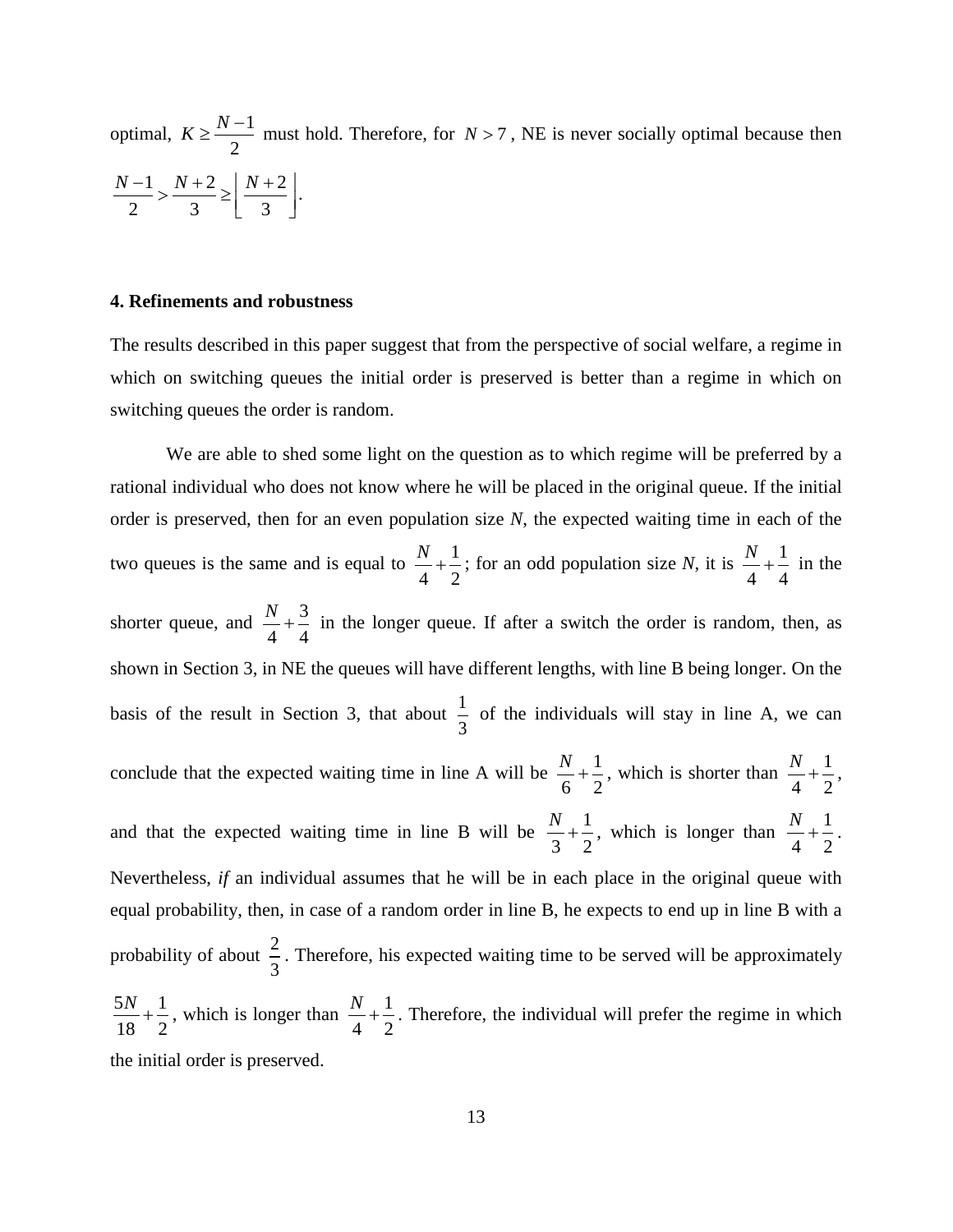The assumption that switching queues is costless can be relaxed. Suppose that the value of obtaining a gain of one position (namely one slot) is one, and suppose that on switching queues the individuals incur a cost  $c > 0$ . Then, in the case in which the order is preserved and  $N - \lfloor c \rfloor$ is even, 2  $\frac{N + \lfloor c \rfloor}{\lfloor c \rfloor}$  individuals will stay in line A, and 2  $\frac{N - c}{\cdot}$  individuals will stay in line B. In the case in which the order is preserved and  $N - \lfloor c \rfloor$  is odd, 1 2  $\frac{N + [c] + 1}{\cdot}$  individuals will stay in line A, and 1 2  $\frac{N - \lfloor c \rfloor - 1}{\lfloor c \rfloor}$  individuals will stay in line B. Thus, the results reported in Section 2 will hold if  $N - \lfloor c \rfloor$  is odd and  $c < 1$ , or if  $N - \lfloor c \rfloor$  is even and  $c < 2$ . If N is large and c is relatively small, both queues will be of approximately the same length. In the case in which the order is random,  $\left( \frac{N+2+2}{2} \right)$ 3  $N+2+2c$  $\left\lfloor \frac{N+2+2c}{3} \right\rfloor$  individuals will stay in line A, and  $N - \left\lfloor \frac{N+2+2}{3} \right\rfloor$ 3  $N - \left( \frac{N + 2 + 2c}{\epsilon} \right)$  i  $-\left[\frac{iv+2+2c}{3}\right]$  individuals will stay in line B. Once again, if  $N$  is large and  $c$  is relatively small, then these results mimic the ones reported in Section 3 where approximately one third of the population stays in line A. If *c* is relatively large, then the results can significantly differ from the ones reported in Section 3. Interestingly, a specific large value of the cost of switching  $c = \frac{N-4}{N}$ 4  $c = \frac{N-4}{N}$  yields a socially optimal equilibrium in which individuals are distributed evenly between the queues if N is even, or evenly but for one individual if N is odd. An analysis of the case in which the individuals incur a positive cost of switching queues is provided in the Appendix.

Suppose that whereas the individuals are rational - they prefer to be served earlier than later - they are not sophisticated (not farsighted), that switching queues is costless, and that switching back and forth is technically possible. We refer to the stages in the progression of the switching steps as "periods." Then, the result specified in Claim 1 will hold. Specifically, by period  $N/2$  if *N* is even, or by period  $(N-1)/2$  if *N* is odd, none of the individuals will have an incentive to switch queues again. Then, the *N* individuals will be divided between the two lines evenly if *N* is even, or evenly but for one individual if *N* is odd. To see this, we note that in period 1, individual *N* who occupies the first spot in line A does not have an incentive to switch, whereas all the other individuals will move to line B in order to gain a better position. Next, each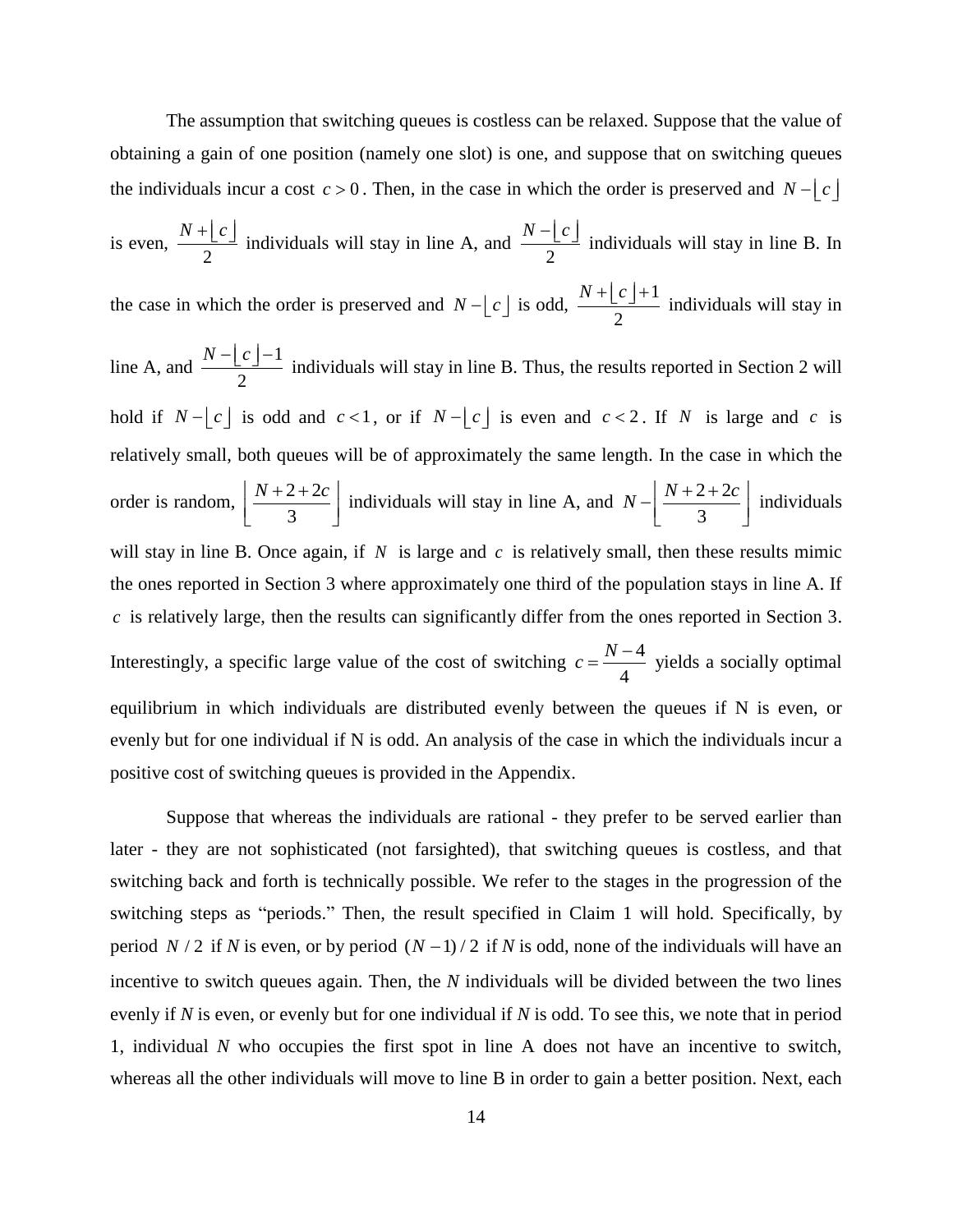of the individuals  $N-3$ ,  $N-4$ , ..., 1 observes that he can obtain a better position (second) if he were to move back to line A. Thus, individuals  $N-3$ ,  $N-4$ , ..., 1 move to line A, and in period 2 the distribution of the individuals will be *N* in line A,  $N-1$  and  $N-2$  in line B, and the remainder of the individuals in line A. (Individual  $N-2$  will not move back to line A because of the assumption of no switching when there is a tie.) Once again, some individuals from line A, specifically  $N-5$ ,  $N-6$ , ..., 1, will have an incentive to move to line B. We can see that by period  $N/2$  if *N* is even, or by period  $(N-1)/2$  if *N* is odd, all comings and goings will come to halt. What remains to be characterized is the queue in which of individuals 1 and 2 will stand. It turns out that the whereabouts of these two individuals depends on whether *N* is even or odd, and on whether when *N* is even, whether *N* or  $N-2$  is a multiple of 4, and when *N* is odd, whether  $N-1$  or  $N-3$  is a multiple of 4. Specifically, we have the following characterization. When *N* is even, then 1 and 2 are in different lines: if *N* is a multiple of 4, then 1 is in line A, and 2 is in line B; if  $N-2$  is a multiple of 4, then 2 is in line A, and 1 is in line B. When N is odd, then 1 and 2 are in the same line: if  $N-1$  is a multiple of 4, then they are in line A; if  $N-3$  is a multiple of 4, then they are in line B.

The results obtained in the two preceding sections reveal a difference in terms of the social welfare outcome between the two social norms studied: the one in which after a switch the initial order is preserved, the other in which after a switch the order is random with every possible order being equally likely. It is of some interest to ask how the results obtained would be affected when the social norm in place is a "mix" of these two norms. Specifically, we could consider a regime in which after a switch order is generally random, but the sequences are such that on switching queues, individuals who were closer to the counter in line A will be more likely to be closer to the counter in line B. For example, such a constellation could arise when the two lines are parallel to each other with no barrier between them so that upon a switch individuals who occupy a position in the front of line A have a shorter distance to cover to reach the front of line B.

Suppose that M individuals, namely  $b_1, b_2, ..., b_M$ , such that  $b_i < b_j$  iff  $i < j$  moved to line B. There are various ways of formalizing the probability of an ordering of these individuals in line B under a "mix" social norm. As an example, we consider the following procedure: first,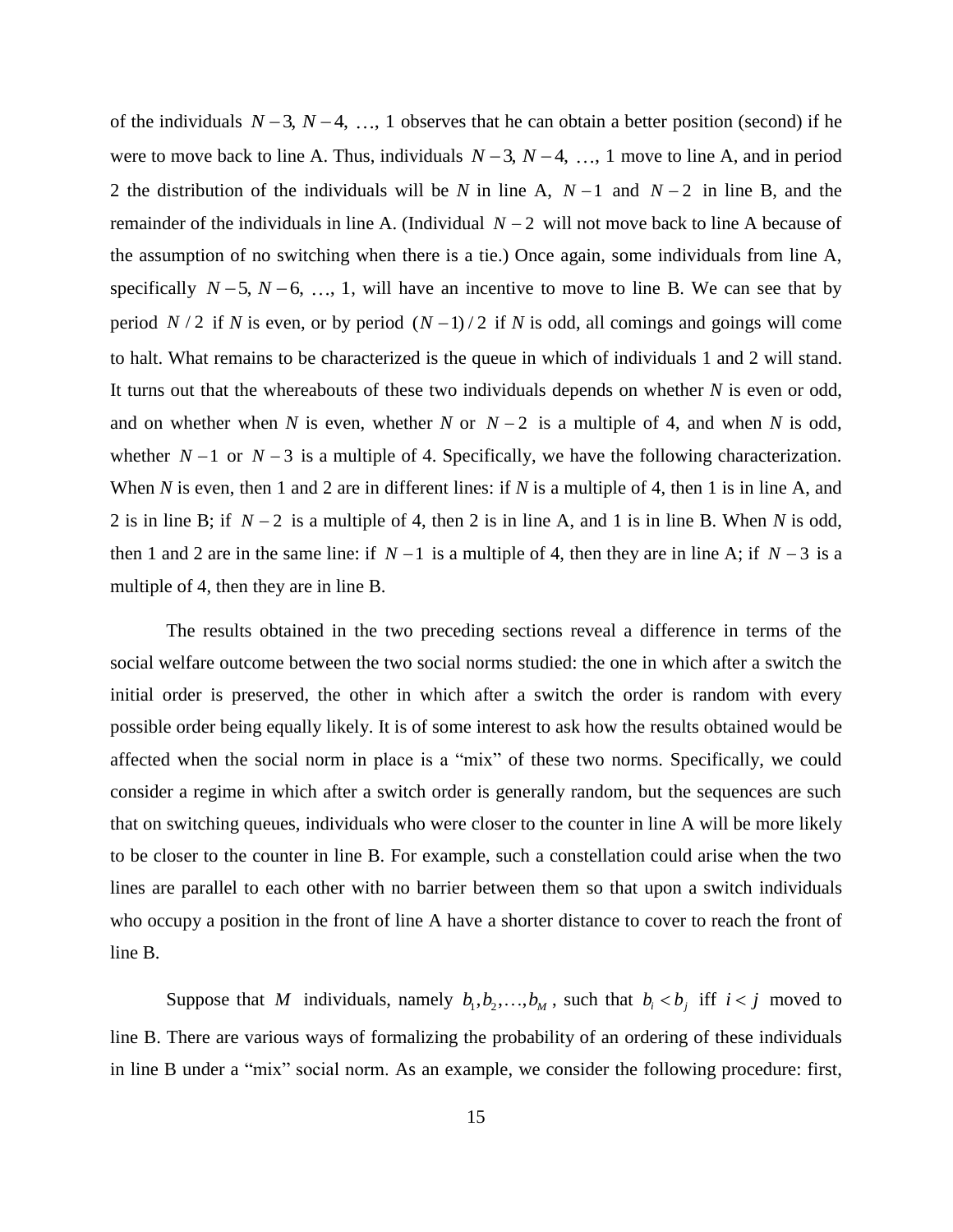we assign a position to individual  $b<sub>M</sub>$ . The probability that this individual will end up occupying the  $k^h$  position in line B is given by

$$
P_k^M = \frac{\left(M + 1 - k\right)^2}{\sum_{i=1}^M \left(M + 1 - i\right)^2}.
$$
 (1)

The probabilities of occupying different positions by individual  $b<sub>M</sub>$  in the sequence of M individuals sum up to 1. Having assumed that individuals who were closer to the counter in line A will be more likely to be closer to the counter in line B, the highest probability is accorded to the outcome that individual  $b_M$  will be the first in line B. After the position of individual  $b_M$  is assigned according to the probabilities assessed, we consider next individual  $b_{M-1}$ , and we use the same assignment rule to accord him a position in the shorter sequence, namely in the sequence  $b_1, b_2, \ldots, b_{M-1}$ , where the probability that he will end up occupying the  $k^{th}$  position among

individuals  $b_1, b_2, ..., b_{M-1}$  is equal to  $P_k^{M-1} = \frac{(M-k)!}{M-1}$  $(M-i)$ 2 1  $\frac{1}{2}$   $(10^{-12})^2$ 1 *M k M i*  $P_k^{M-1} = \frac{(M-k)^M}{M-1}$  $M - i$  $\overline{a}$ - $=$ -=  $\sum$   $(M -$ . After assigning a position to individual

 $b_{M-1}$ , we repeat this procedure for individuals  $b_{M-2}$ ,  $b_{M-3}$ , ...,  $b_2$ ,  $b_1$ . As a result, for each permutation  $\varphi$ : {1, 2, ..., *M*}  $\to$  {1, 2, ..., *M*}, when we define for each  $i \in \{1, 2, ..., M\}$ 

$$
\Psi(i) \equiv #\{j > i : \varphi(j) < \varphi(i)\},
$$

(with # denoting the number of elements of a given set), the probability that the ordering of the individuals in line B from the first to the last is  $(b_{\varphi^{-1}(1)}, b_{\varphi^{-1}(2)},..., b_{\varphi^{-1}(M)})$ , namely that for each  $i \in \{1, 2, ..., M\}$  individual  $b_i$  takes the  $\varphi(i)$ -th place in the line, is given by

$$
P_{\varphi} = \prod_{i=1}^{M} P_{\varphi(i)-\Psi(i)}^{i}.
$$

Obviously, the probabilities of all possible permutations of the set  $\{1, 2, ..., M\}$  add up to 1.

As a numerical illustration, we consider the following distribution of  $N = 8$  individuals between the two queues: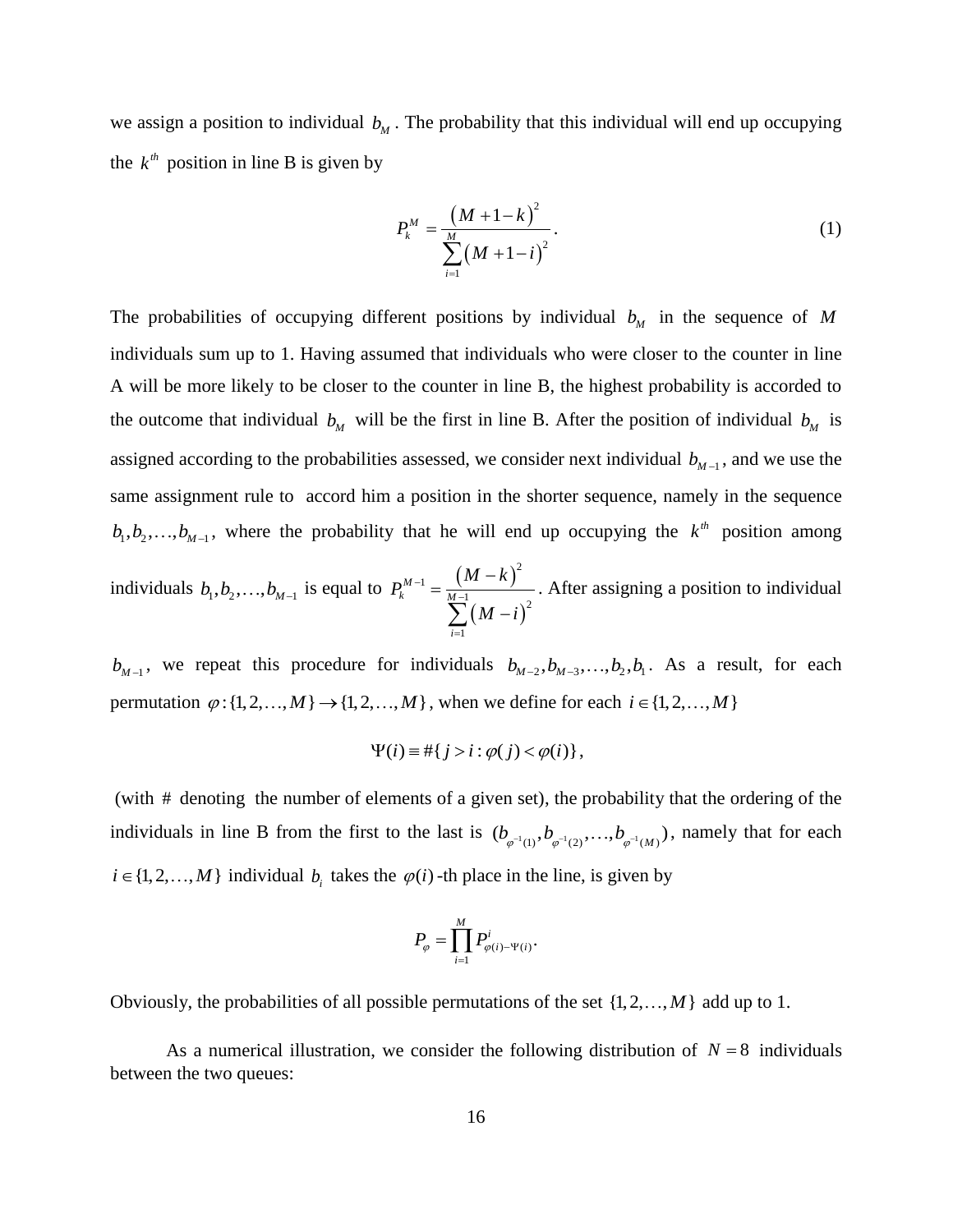8 {7,5,4,2} 6 3 1 *Line A Line B*

Here,  $M = 4$ ,  $b_1 = 2$ ,  $b_2 = 4$ ,  $b_3 = 5$ , and  $b_4 = 7$ . To demonstrate how the probability of a given ordering of the individuals in line B is calculated, we consider the specific sequence (4,7,5,2) such that individual 4 is the first in line B, individual 7 is the second in line B, and so on. We begin with individual 7 who according to the social norm "mix" has the highest probability amongst {7, 5, 4, 2} of being the first in line B. We assume that the probability that he will end

up occupying the  $k^h$  position in line B is given by (1) for  $M = 4$ , namely  $P_k^4 = \frac{(5-k)}{M}$  $(5-i)$ 2 4 2 1 5 5 *k M i k P i* = - $=$  $\sum (5 -$ . In

the specific sequence (4,7,5,2) , individual 7 is second in line B, an outcome occurring with probability  $P_2^4 = 0.3$ . After the probability for individual 7 is assessed, we analyze a smaller set of individuals without him, namely the set {5, 4, 2}, and we consider the individual who, according to the social norm "mix," has the highest probability of being the first in line B if individual 7 has not taken that position, or has the highest probability of being the second in line B if individual 7 has taken the first position. In this particular case, the considered individual is 5, so we calculate the probability that in the set  $\{5, 4, 2\}$  he will be the second. This probability is  $P_2^3 = 0.286$ . We thereafter repeat the procedure; we analyze the set without individual 5, namely the smaller set  $\{4, 2\}$ , and we calculate the probability that individual 4 will be the first in this set. This probability is  $P_1^2 = 0.8$ . Lastly, individual 2 is obviously the first in the set  $\{2\}$  and this, of course, happens with probability  $P_1^1 = 1$ . It follows then that the probability of the sequence (4,7,5,2) in line B is  $P_2^4 \cdot P_2^3 \cdot P_1^2 \cdot P_1^1 = 0.0686$ .

In a situation in which after a switch the order is random, with every possible order being equally likely, we found that for  $N > 7$  socially optimal Nash equilibria are not possible. For example, for  $N = 8$ , three individuals will stay in line A, and five individuals will switch to line B. In contrast, under a "mix" social norm, the socially optimal distribution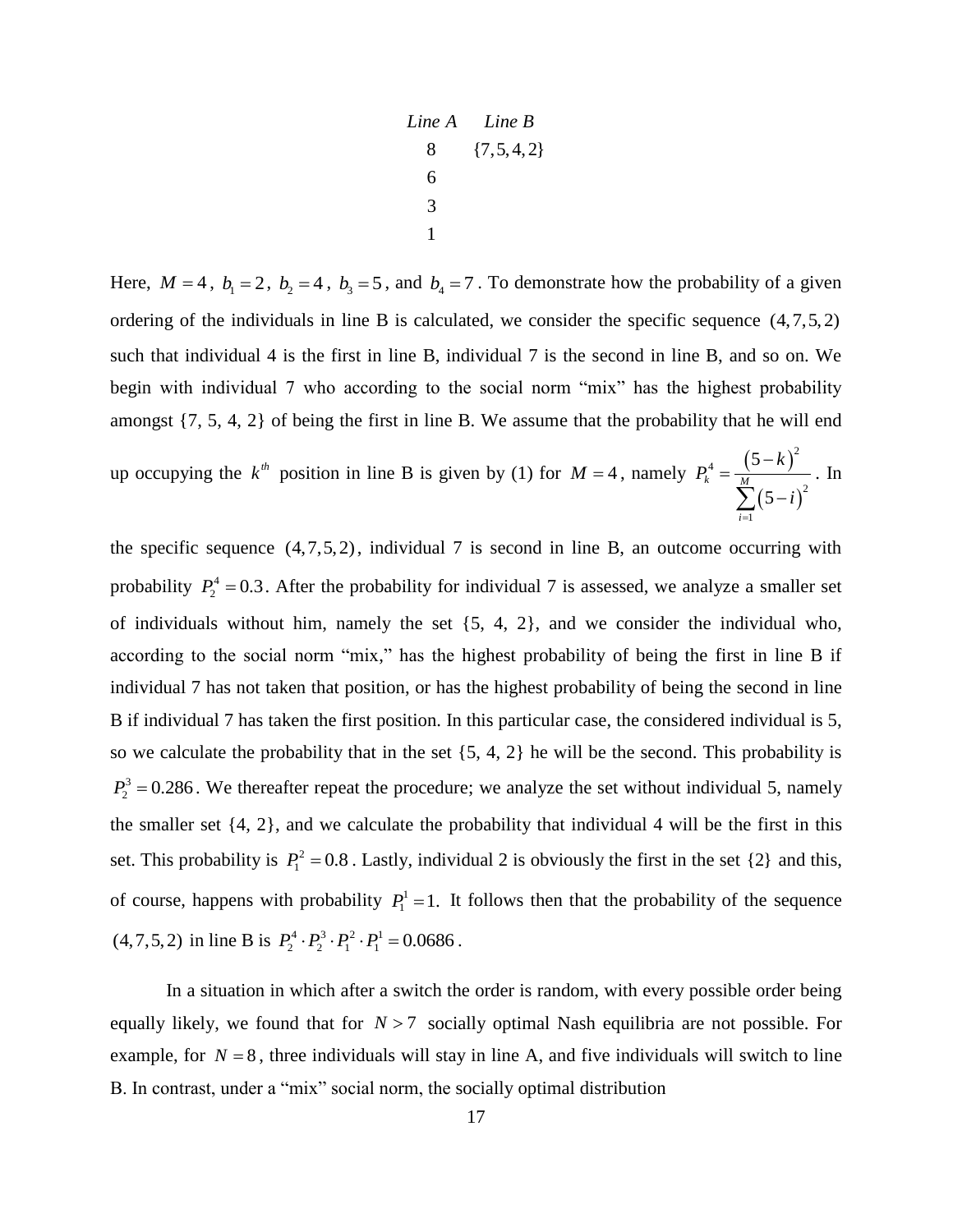8  $\{7,5,4,2\}$ 6 3 1 *Line A Line B*

constitutes a unique NE. 8

An analysis of the general case of  $N > 7$  individuals is complex and will depend heavily on the functional form of the expression appearing in (1). For example, if in (1) we were to eliminate the raising to the power of 2, then there will be no socially optimal NE for the case of eight individuals. This consideration suggests that, quite intuitively, when in the regime "mix" the probability of the sequence with the preserved order is high, then the results will be closer to the ones obtained for the regime of preserved order.

# **5. Discussion**

 $\overline{a}$ 

We have made several assumptions which, while applying in some real-life situations, may not hold in others. These assumptions include that of a constant number of individuals in the queue, and a constant serving time per individual. Here we comment on what could follow when these assumptions are relaxed. We refer, first, to the assumption that there is a constant number of individuals in the queue. A situation allowing individuals to join and leave is considered in the majority of the received literature on queuing theory, as already noted in the Introduction. Our case is different, and thus complements received treatments: other writings on queuing theory focus, in the main, on the process of forming and disbanding the queues, while we study the behavior of individuals who are already in a queue and who do not leave the facility until the game that we model is concluded. Therefore, relaxing the assumption of a constant number of individuals (*N* in our paper) will not deliver added value. To reiterate: what we consider is a single game, based on a single decision, and without any repetitions and, therefore, the course of time is not a factor in our model. To illustrate this vividly, consider a situation in which *m*

<sup>&</sup>lt;sup>8</sup> Because proving that such a configuration constitutes a unique NE is tedious, it is omitted here. The proof is available from the authors on request.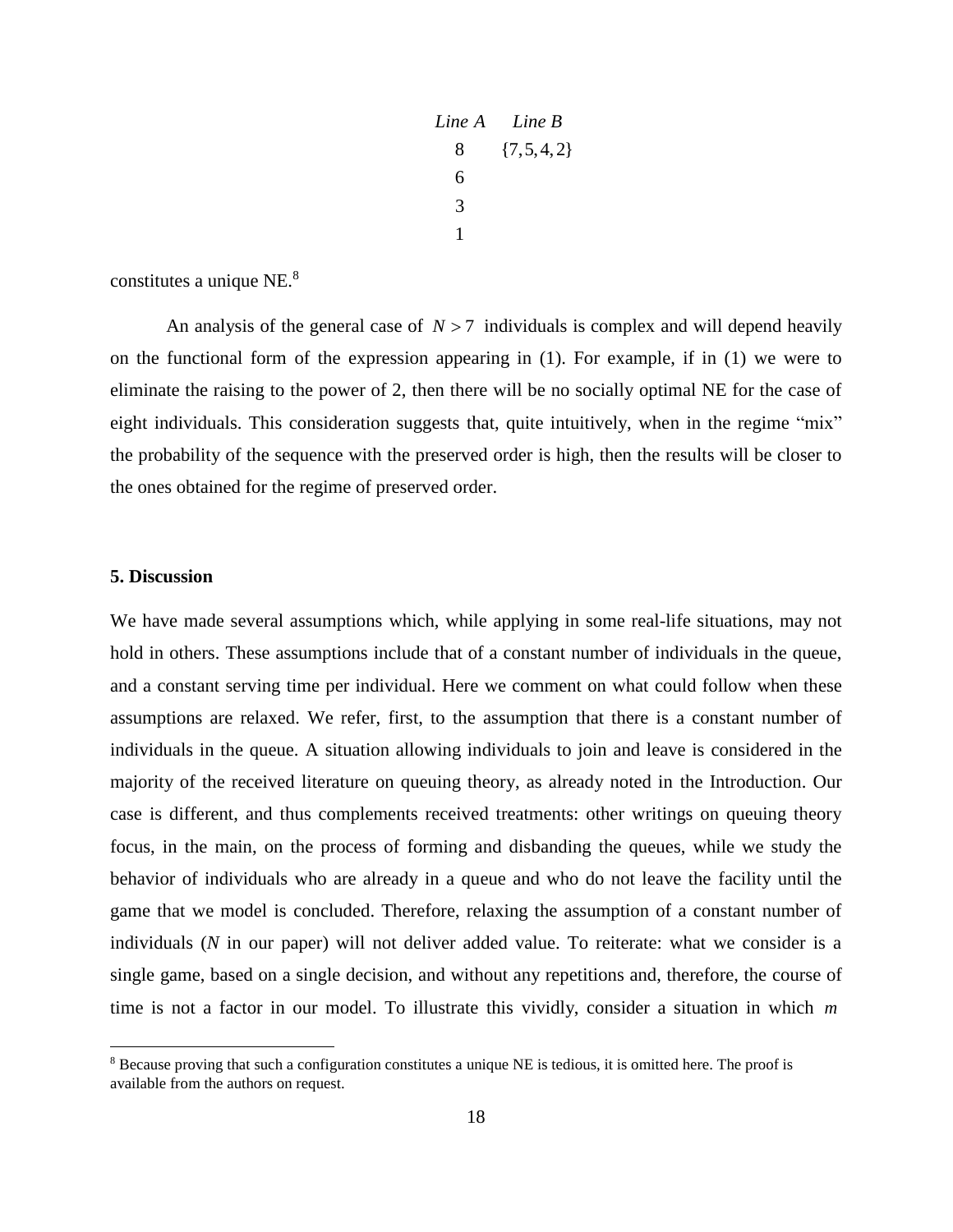individuals are already waiting to be served, and  $k$  individuals are about to join the queue. These last can join either before or after line B is formed and everyone who is queuing then decides if he is going to stay in line A or move to line B. If the *k* individuals join before the decisions of the *m* individuals are made, then they will be positioned at the end of line A, and we solve the game for  $N = m + k$  individuals, as was already done earlier in the paper. If the *k* individuals join after the decision is made, we solve the game for  $N = m$  before k join so that k have no impact on the solution. Therefore, allowing the number of individuals to change will not be all that meaningful. Put somewhat differently, we have studied a specific setting in which individuals are already standing in front of an about-to-be-opened counter A, and an adjacent counter B, which will start processing at the same time as counter A, will also be opened soon. Assuming that switching from line A to line B happens immediately after the individuals observe the opening of counter B, then the arrival of new individuals will presumably not affect the choice of the individuals who are *already* in the queue, assuming that it is unlikely that new people will arrive at the same time as individuals who are already in the queue find out about the opening of counter B. Nor is it likely that new arrivals will join the queue in front of counter A anywhere but at the end of the queue.

On the matter of changing the serving time per individual, we have the following thoughts. If we assume that the serving time per individual is not fixed, but rather follows a distribution that the individuals know, then assuming risk-neutrality, the individuals will be concerned only with the mean of this distribution, which should not substantively affect our reported results. And if we allow the serving time to vary but the expected time of service is the same, nothing will change. (Guo et al., 2011 study a queue setting in which individuals who have only partial information on service time adopt the maximum entropy principle in order to obtain more information.) If each individual expects to wait for a different time, then anything can happen. We can imagine an extreme case in which when  $N = 100$ , and the serving time of each individual but of *N* is 1 and the serving time of individual *N* is 500, then the solution will be that *N* stays in line A and everyone else moves to line B. Considering cases such as this will not provide us with any valuable insight into human behavior. However, even if it is rational to expect that the service time for different individuals will not be the same, it may not be realistic in some situations to assume that individuals in the queue are able to assess in advance the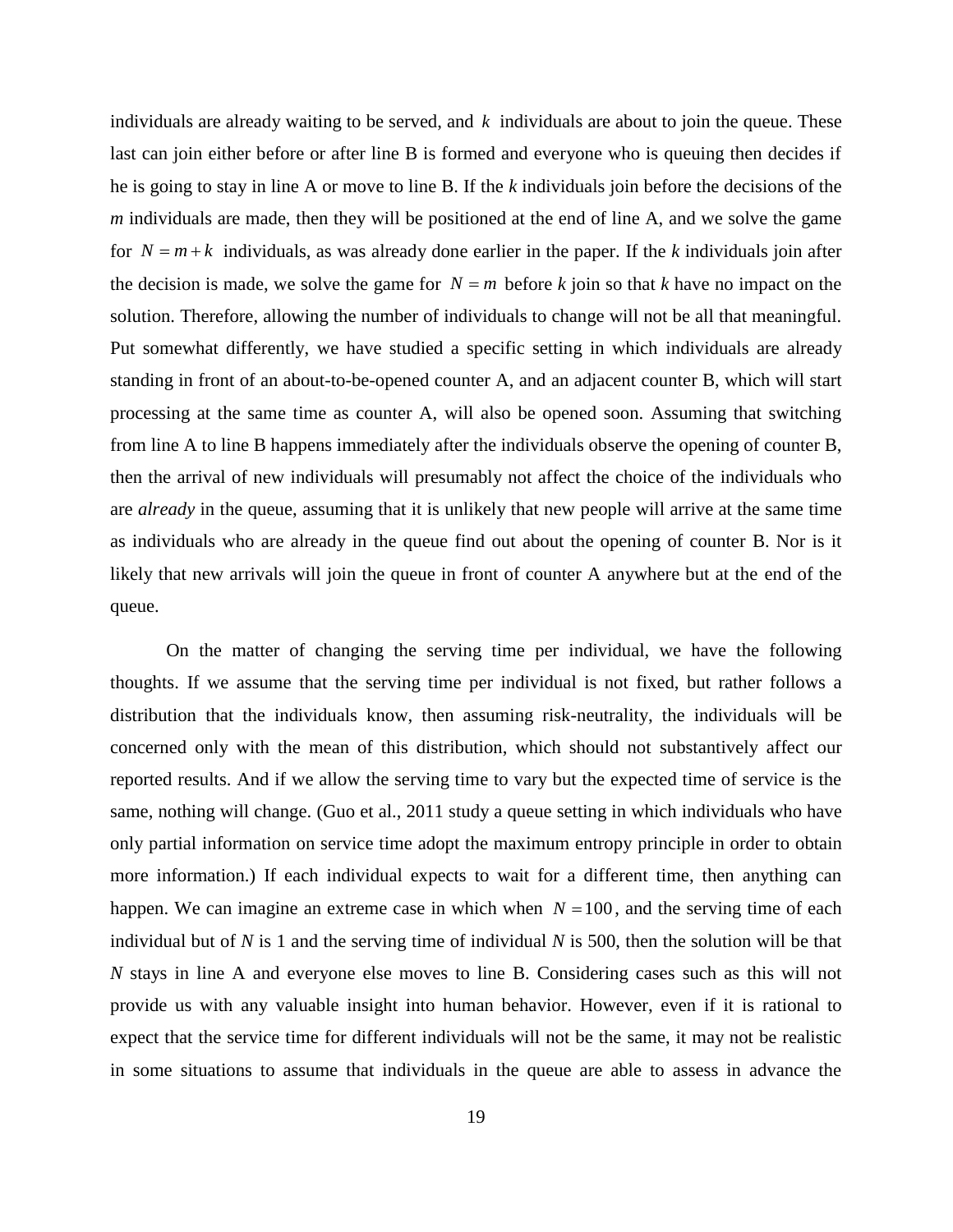serving time of every other individual and incorporate that in their calculations of their own expected waiting time. We have commented on this point early on: "Because information about waiting costs is not public (Mitra and Mutuswami, 2011), and because self-interested individuals do not internalize the waiting cost of others, introducing a differential waiting cost would entail considerable complexity without adding insights to the issue."

The problem of switching queues can be seen as a nice test of the rationale for the prevalence and sustainability of a particular social convention. We have seen that under the "guide" of the preservation of a queue order, but not (except when the population is particularly small) under the guide of a random order, the behavior of selfish individuals who are not concerned about the effects of their conduct on others adds up to the socially optimal outcome. On the face of it, each of the two social conventions referred to in this paper has merit. Preserving an order aligns with the notion of "preservation of property rights" and with an interpretation of the concept of fairness, while a random order aligns with the notion of "equal opportunity" and with yet another interpretation of the concept of fairness. It is difficult to identify the socially preferable convention on the basis of abstract reasoning. The observed behavior of the individuals switching queues under each of the alternative conventions can then be construed as a social laboratory experiment that helps identify the socially preferable convention.

As a closing reflection, we note that it is possible to consider different regimes governing the order of individuals on switching queues and (nearly analogously to the reasoning presented in Section 2) even to prove a stronger version of Claim 1: if there exists *any* fixed, deterministic regime that governs the possible order of the individuals in line B known and accepted by all the individuals, namely if a permutation  $\varphi$  of the set  $\{1, 2, ..., N\}$  exists such that individual *i* precedes individual j in line B if and only if  $\varphi(i) > \varphi(j)$ , then there exists only one possible NE, and that NE is socially optimal. That being said, we elected not to pursue this track because no other deterministic regime seemed to us to be as natural and accepted as the one that we studied in Section 2 (namely when  $\varphi(k) = k$  for  $k \in \{1, 2, ..., N\}$ ).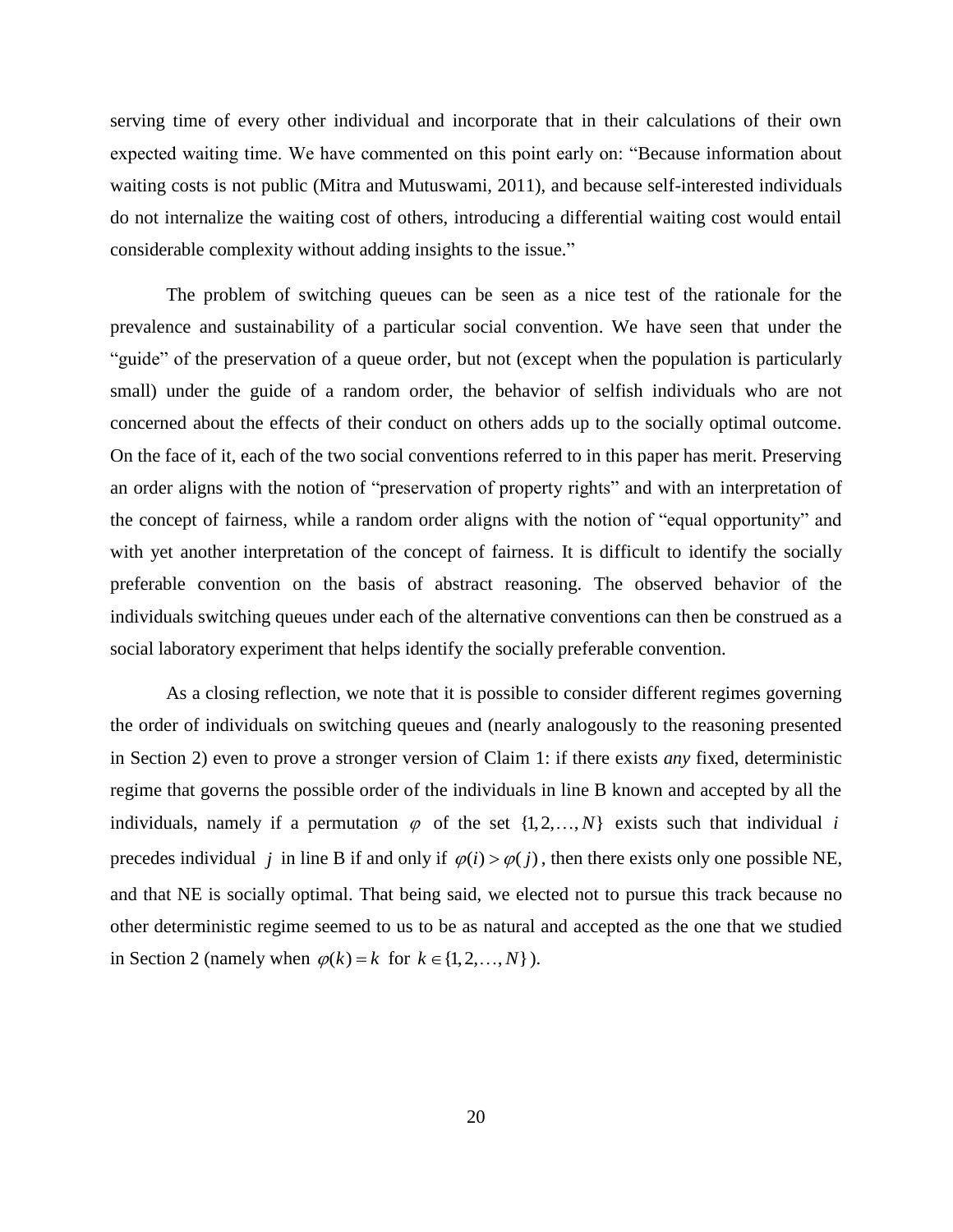# **Appendix**

In this Appendix we inquire whether the results reported in Sections 2 and 3 hold when switching queues subjects the individuals to a cost,  $c > 0$ . We begin with the case in which on switching the order is preserved, as described in Section 2.

**Claim A1**. Let  $N > 1$ . When after switching queues the order is preserved, and on switching queues individuals incur cost  $c > 0$ , then there exists only one NE. In this NE, individual  $N - \lfloor c \rfloor - k$  stays in line A if k is even, and he switches to line B if k is odd  $(k \in \{0, 1, ..., N - \lfloor c \rfloor - 1\})$ . Additionally, all the individuals from N to  $N - \lfloor c \rfloor + 1$  stay in line A.

**Proof**. The proof is analogous to the proof of Claim 1. The difference is that now, on account of the cost, individuals from *N* to  $N - \lfloor c \rfloor$  stay in line A because switching queues does not confer any gain. Then, an analogous induction reasoning can be made, with individual  $N - \lfloor c \rfloor$  as a base of induction. Q.E.D.

The distribution of the individuals between the queues is then as follows. When  $N - \lfloor c \rfloor$ is even,  $\frac{1}{2} + c = \frac{1}{2}$  $\frac{N - |c|}{2} + |c| = \frac{N + |c|}{2}$  individuals will stay in line A, and 2  $\frac{N - c}{2}$  individuals will stay in line B. When  $N - \lfloor c \rfloor$  is odd, then  $\frac{N - \lfloor c \rfloor + 1}{2} + \lfloor c \rfloor = \frac{N + \lfloor c \rfloor + 1}{2}$  $\frac{c}{2} + \lfloor c \rfloor = \frac{N + \lfloor c \rfloor}{2}$  $\frac{N - \lfloor c \rfloor + 1}{2} + \lfloor c \rfloor = \frac{N + \lfloor c \rfloor + 1}{2}$  individuals will stay in line A, and 1 2  $\frac{N - \lfloor c \rfloor - 1}{\lfloor c \rfloor}$  individuals will stay in line B. If  $c \ge 2$ , then *K* (as in Sections 2 and 3, this is the number of individuals who stay in line A) satisfies the inequality: 1  $\frac{2}{2}$  >  $\frac{2}{2}$  $K \geq \frac{N + \lfloor c \rfloor}{2} > \frac{N + 1}{2}$ . Additionally, when *N* is even and  $c \geq 1$ , then  $K \geq \frac{N + \lfloor c \rfloor}{2} \geq \frac{N + 1}{2}$  $\frac{2}{2}$   $\frac{2}{2}$  $K \geq \frac{N + \lfloor c \rfloor}{\sqrt{c}} \geq \frac{N + 1}{\sqrt{c}}$  and because  $\frac{N+1}{N}$ 2  $\frac{N+1}{N}$  is not an integer,  $K > \frac{N+1}{N}$ 2  $K > \frac{N+1}{2}$ . Therefore, the obtained NE will be socially optimal only if N is even and  $c < 1$ , or if N is odd and  $c < 2$ . If N is large and c is relatively small, then the two queues will approximately be of the same length.

We next turn to the case of random ordering of Section 3.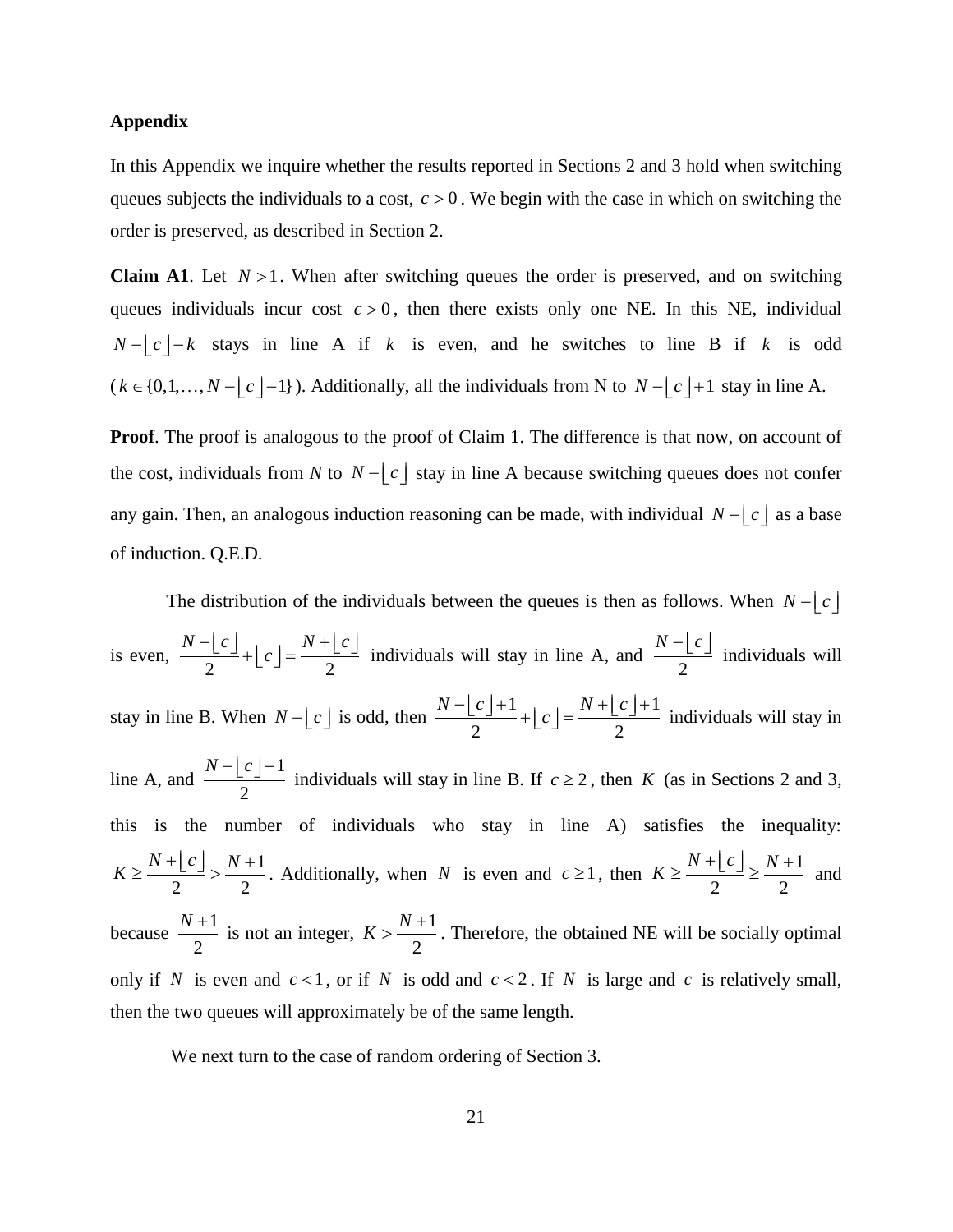**Claim A2**. Let  $N > 1$ . When after switching queues the order is random, and when on switching queues individuals incur cost  $c > 0$ , then each NE satisfies the following condition:  $\left| \frac{N+2+2}{N-2} \right|$ 3  $N+2+2c$  $\begin{bmatrix} 3 \end{bmatrix}$ 

individuals stay in line A, and  $N - \frac{N+2+2}{2}$ 3  $N - \left( \frac{N + 2 + 2c}{2} \right)$  if  $-\left[\frac{N+2+2c}{3}\right]$  individuals switch to line B.

**Proof**. Analogously to the proof of Claim 2, we analyze the following distribution of the individuals between the two queues, so as to find for which  $K > 0$  their distribution constitutes a NE:

Line A  
\n
$$
N^A
$$
 { $(N-K)^B$ ,  $(N-K-1)^B$ ,..., $1^B$ }  
\n $(N-1)^A$   
\n:  
\n $(N-K+1)^A$ 

We will refer to a waiting cost instead of a waiting time because now we are assuming that the individuals value one minute as one. Alternatively, the cost  $c$  could be counted in time units, namely minutes.

As in Section 3, we start with the A-to-B switch. We consider individual  $(N - K + 1)^A$ who is the most likely individual in line A to prefer being in line B because his waiting time in line A is the longest. His waiting cost in line A is *K* , whereas his expected waiting cost in line B would be  $\frac{N-K+2}{\epsilon}$ 2  $\frac{N-K+2}{2}$  + c. This individual will prefer to stay in line A if and only if 2 2  $K \leq \frac{N-K+2}{2} + c$ . This inequality can be transformed into  $K \leq \frac{N+2+2}{2}$ 3  $K \leq \frac{N+2+2c}{2}$ .

We next look at a hypothetical B-to-A switch. The expected waiting cost in line B is 1 2  $\frac{N-K+1}{2}$  + c. The waiting cost of any individual  $k^B$  from line B if instead he were to queue in line A would be not higher than  $K+1$  because there would be no more than K individuals preceding him in line A. If the analyzed setting constitutes NE, then no individual who is in line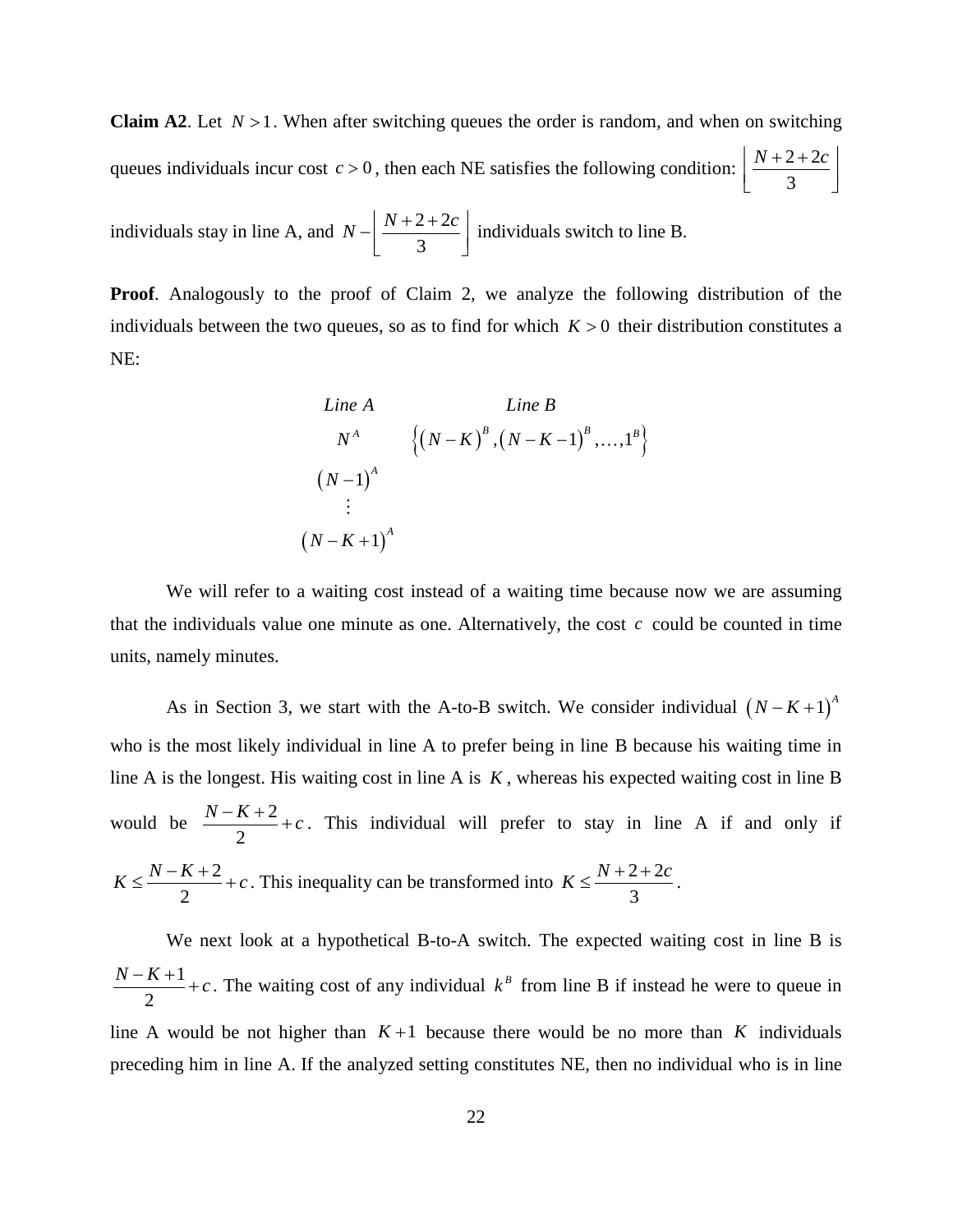B would rather be in line A. Thus,  $K+1 > \frac{N-K+1}{2}$ 2  $K+1 > \frac{N-K+1}{2} + c$ , which can be rewritten as  $1 + 2$  $-1+2$ 

$$
K > \frac{N-1+2c}{3}.
$$

In sum, if the distribution

Line A  
\nLine A  
\n
$$
N^A
$$
 { $(N-K)^B$ ,  $(N-K-1)^B$ ,..., $1^B$ }  
\n $(N-1)^A$   
\n:  
\n $(N-K+1)^A$ 

constitutes a NE, then  $\frac{N-1+2c}{2} < K \leq \frac{N+2+2}{2}$  $\frac{1+2c}{3} < K \leq \frac{1+2c}{3}$  $\frac{N-1+2c}{2} < K \leq \frac{N+2+2c}{2}$  holds. Because *K* is an integer, we obtain that  $K = \frac{N+2+2}{2}$ 3  $K = \left( \frac{N+2+2c}{2} \right)$ .  $=\left[\frac{N+2+2c}{3}\right]$ . Q.E.D.

If  $c$  is fixed, and  $N$  is large, then, similarly as in Section 3, 3  $K \approx \frac{N}{2}$ . On the other hand, if the cost of switching queues is relatively large, then that can significantly alter the results reported in Section 3. Interestingly, when the large value of the cost of switching is  $c = \frac{N-4}{N}$ 4  $c = \frac{N-4}{r}$ , then 2  $K = \left\lfloor \frac{N}{2} \right\rfloor$  and, therefore, NE will be socially optimal, with the individuals distributed evenly

between the queues if *N* is even, or evenly but for one individual if *N* is odd.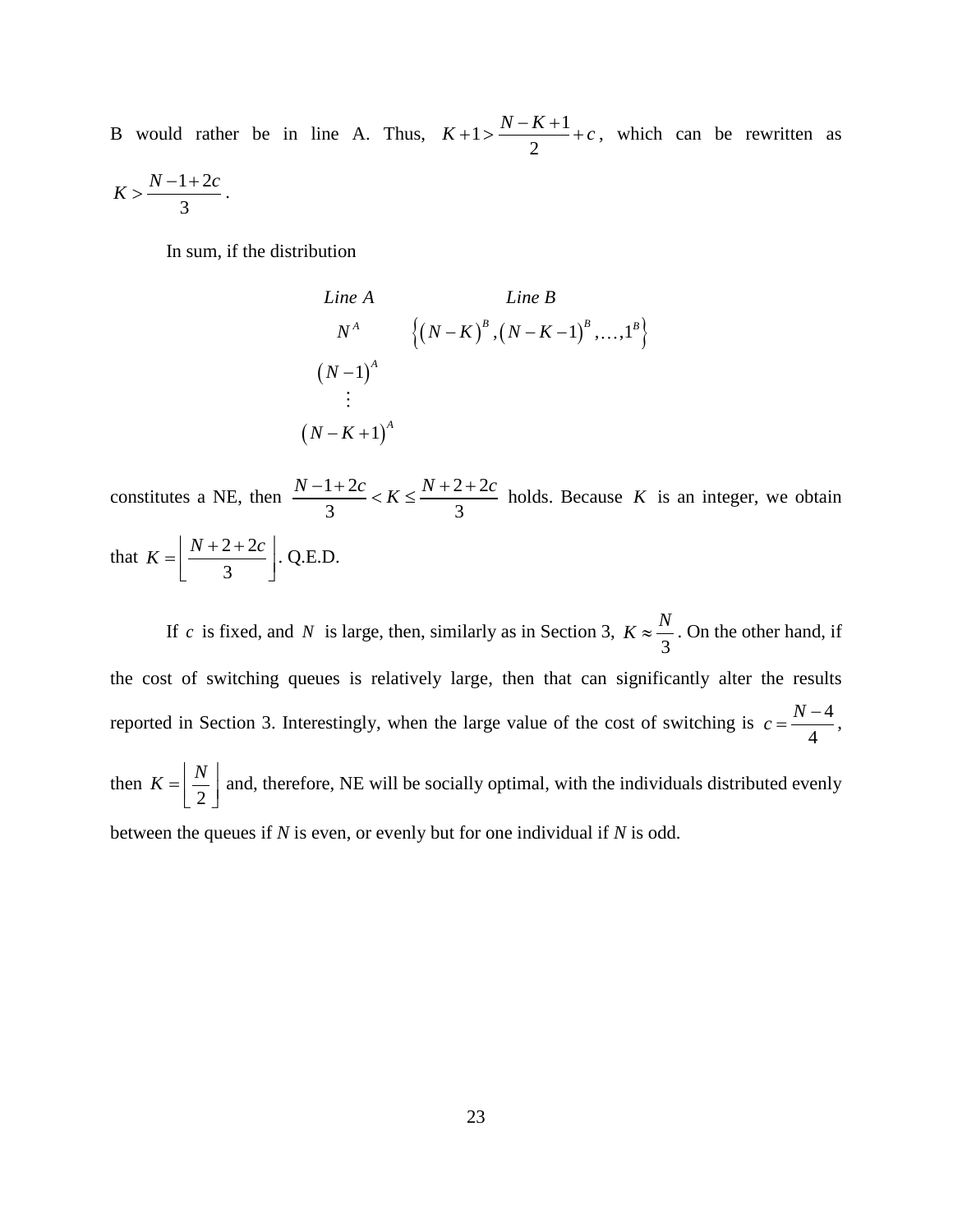# **References**

- Bachmat, Eitan (2019). "Airplane boarding meets express line queues." *European Journal of Operational Research* 275(3): 1165-1177.
- Carmen, Raïsa, Van Nieuwenhuyse, Inneke, and Van Houdt, Benny (2018). "Inpatient boarding in emergency departments: Impact on patient delays and system capacity." *European Journal of Operational Research* 271(3): 953-967.
- Carmon, Ziv and Kahneman, Daniel (1996). "The experienced utility of queuing: Real time affect and retrospective evaluations of simulated queues." Working paper, Duke University.
- Chun, Youngsub (2006). "A pessimistic approach to the queueing problem." *Mathematical Social Sciences* 51(2): 171-181.
- Chun, Youngsub and Heo, Eun J. (2008). "Queueing problems with two parallel servers." *International Journal of Economic Theory* 4(2): 299-315.
- Economou, Antonis and Manou, Athanasia (2016). "Strategic behavior in an observable fluid queue with an alternating service process." *European Journal of Operational Research* 254(1): 148-160.
- Erlang, Agner K. (1909). "The theory of probabilities and telephone conversations." *Nyt Tidsskrift for Matematik B* 20: 33-39.
- Gross, Donald, Shortle, John F., Thompson, James M., and Harris, Carl M. (2008). *Fundamentals of Queueing Theory*. New Jersey: Wiley-Interscience.
- Guo, Pengfei, Sun, Wei, and Wang, Yulan (2011). "Equilibrium and optimal strategies to join a queue with partial information on service times." *European Journal of Operational Research* 214(2): 284-297.
- Haight, Frank A. (1958). "Two queues in parallel." *Biometrika* 45(3-4): 401-410.
- Hassin, Refael and [Haviv,](https://link.springer.com/search?facet-creator=%22Moshe+Haviv%22) Moshe (2003). *To Queue or Not to Queue: Equilibrium Behavior in Queueing Systems*. New York: Kluwer Academic Publishers.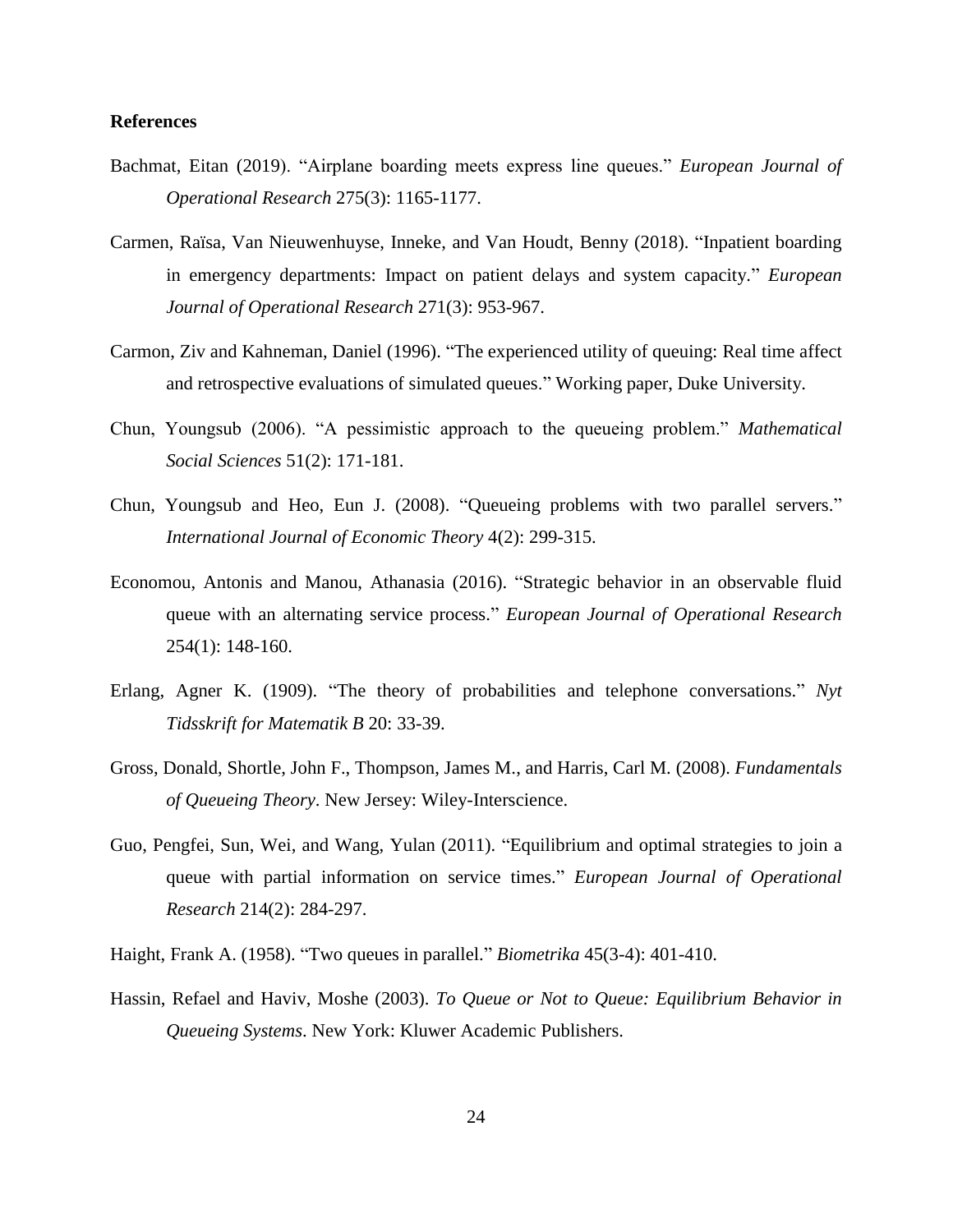- Hassin, Refael and Roet-Green, Ricky (2018). "Cascade equilibrium strategies in a two-server queueing system with inspection cost." *European Journal of Operational Research* 267(3): 1014-1026.
- Janakiraman, Narayan, Meyer, Robert J., and Hoch, Stephen J. (2011). "The psychology of decisions to abandon waits for service." *Journal of Marketing Research* 48(6): 970-984.
- Jemaı̈, Zied and Karaesmen, Fikri (2005). "The influence of demand variability on the performance of a make-to-stock queue." *European Journal of Operational Research* 164(1): 195-205.
- Koo, Minjung and Fishbach, Ayelet (2010). "A silver lining of standing in line: Queuing increases value of products." *Journal of Marketing Research* 47(4): 713-724.
- Kozlowski, Dawid and Worthington, Dave (2015). "Use of queue modelling in the analysis of elective patient treatment governed by a maximum waiting time policy." *European Journal of Operational Research* 244(1): 331-338.
- Kuzu, Kaan (2015). "Comparisons of perceptions and behavior in ticket queues and physical queues." *Service Science* 7(4): 294-314.
- Maniquet, Francois (2003). "A characterization of the Shapley value in queueing problems." *Journal of Economic Theory* 109(1): 90-103.
- Mitra, Manipushpak and Mutuswami, Suresh (2011). "Group strategyproofness in queueing models." *Games and Economic Behavior* 72(1): 242-254.
- Shunko, Masha, Niederhoff, Julie, and Rosokha, Yaroslav (2015). "Humans are not machines: The behavioral impact of queueing design on service time." Mimeo. (Available at SSRN: [https://ssrn.com/abstract=2479342.](https://ssrn.com/abstract=2479342))
- Song, Hummy, Tucker, Anita L., and Murrell, Karen L. (2015). "The diseconomies of queue pooling: An empirical investigation of emergency department length of stay." *Management Science* 61(12): 3032-3053.
- Tarabia, Ahmed M. K. (2008). "Analysis of two queues in parallel with jockeying and restricted capacities." *Applied Mathematical Modelling* 32(5): 802-810.